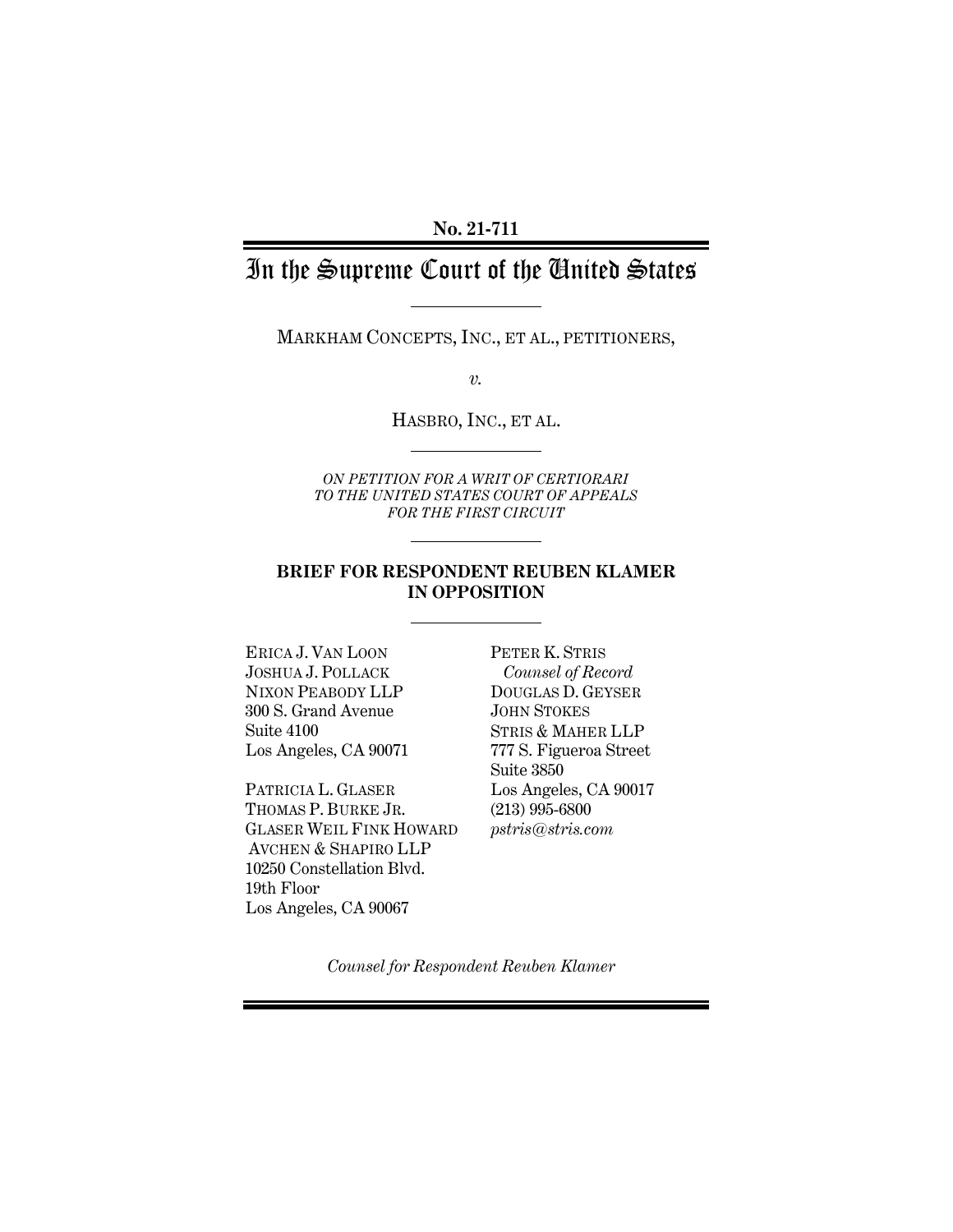#### **QUESTION PRESENTED**

The Copyright Act of 1909 provided that "the word 'author' shall include an employer in the case of works made for hire." Pub. L. No. 60-349, § 62, 35 Stat. 1075, 1088. It did not further define "employer" or "works made for hire." That provision still governs works created before 1978.

This case addresses how to apply the provision where one party commissioned an independent contractor to create a work. Here the First Circuit held that a work for hire includes a commissioned work if the work was created at the commissioning party's "instance and expense," in which case the commissioning party is the "author." That interpretation of the 1909 Act followed holdings of courts around the country, including every circuit to apply the 1909 Act over the last five decades.

Petitioners contend that all those courts erred. They say that by using the word "employer" in 1909, Congress meant to cover only works created within the scope of an employer-employee relationship.

The question presented is:

Whether the First, Second, Fifth, Seventh, and Ninth Circuits have all erroneously held, consistently over the past 50-plus years, that the term "author" in the Copyright Act of 1909 is not limited to a party whose employee created the work within the scope of his or her employment.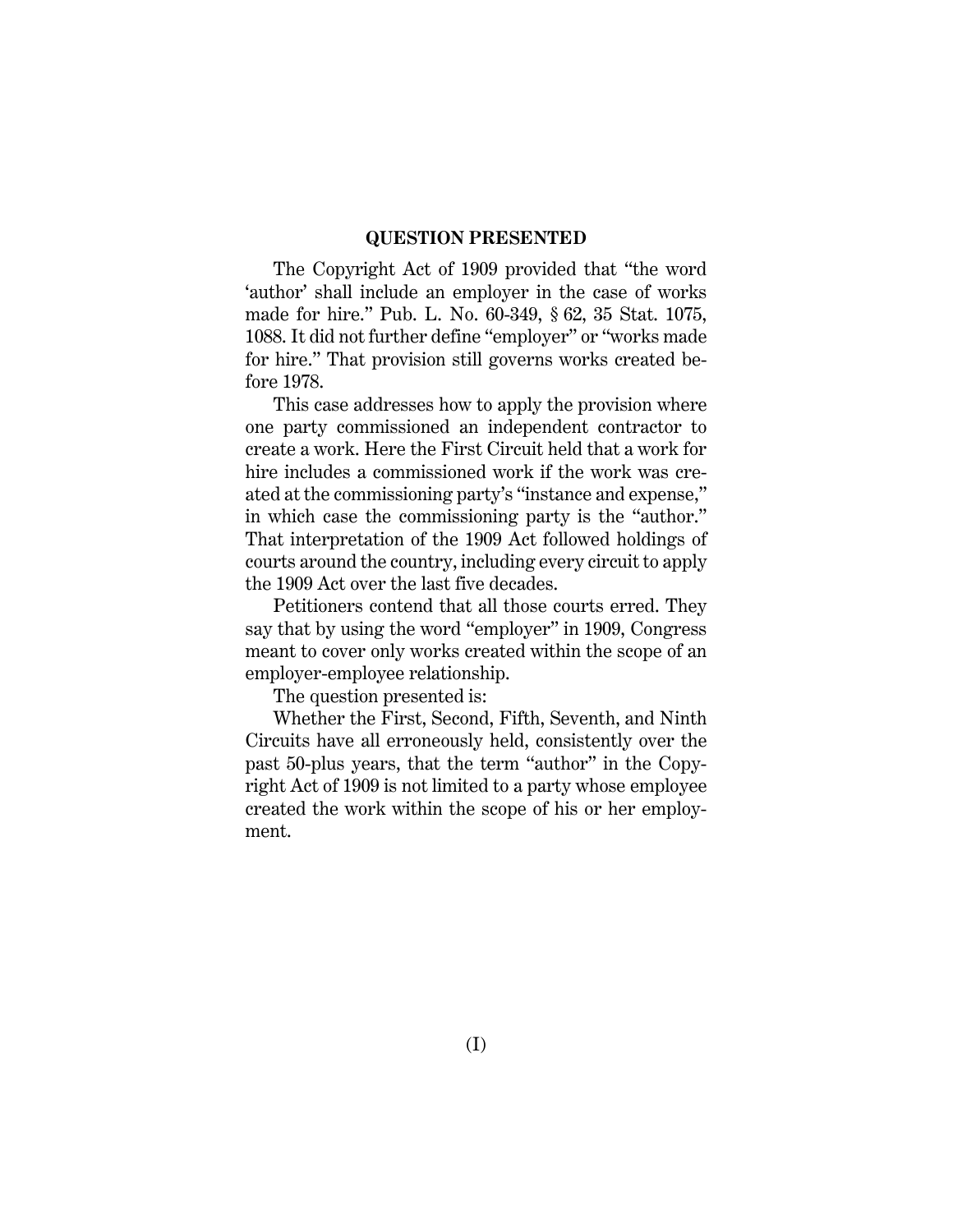### **TABLE OF CONTENTS**

| Like every other circuit, the decision below<br>Ι.<br>held that the instance-and-expense test<br>governs whether a commissioned work is<br>a work for hire under the 1909 Act14 |
|---------------------------------------------------------------------------------------------------------------------------------------------------------------------------------|
| II. That settled interpretation of the 1909 Act<br>is correct and does not conflict with Reid16                                                                                 |
| III. The question presented is of limited and                                                                                                                                   |
| IV. Significant reliance interests militate against                                                                                                                             |
|                                                                                                                                                                                 |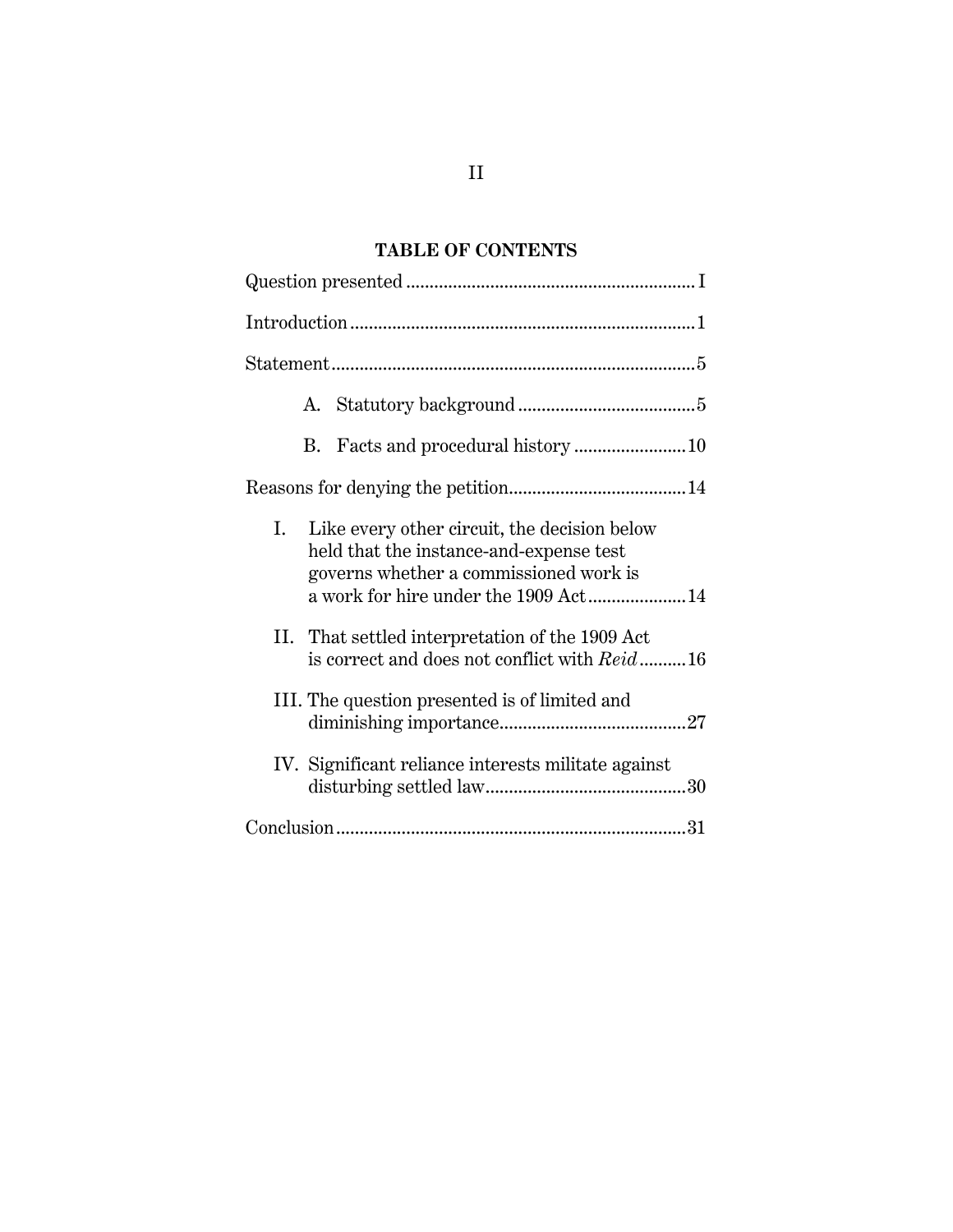## **TABLE OF AUTHORITIES**

# **Page(s)**

## **Cases**

| Aldon Accessories Ltd. v. Spiegel, Inc.,                                           |
|------------------------------------------------------------------------------------|
| Altman v. New Haven Union Co.,                                                     |
| Brattleboro Publ'g Co. v. Winmill<br>Publ'g Corp.,                                 |
| Brevet Press, Inc. v. Fenn,<br>No. CIV. 06-4056-KES, 2007 WL                       |
| Brumley v. Albert E. Brumley &<br>Sons, Inc.,                                      |
| Brumley v. Albert E. Brumley &<br>Sons, Inc.,<br>No. 3:08-CV-1193, 2010 WL 1439972 |
| Clingman v. Beaver,                                                                |
| Community for Creative Non-Violence v.<br>Reid,                                    |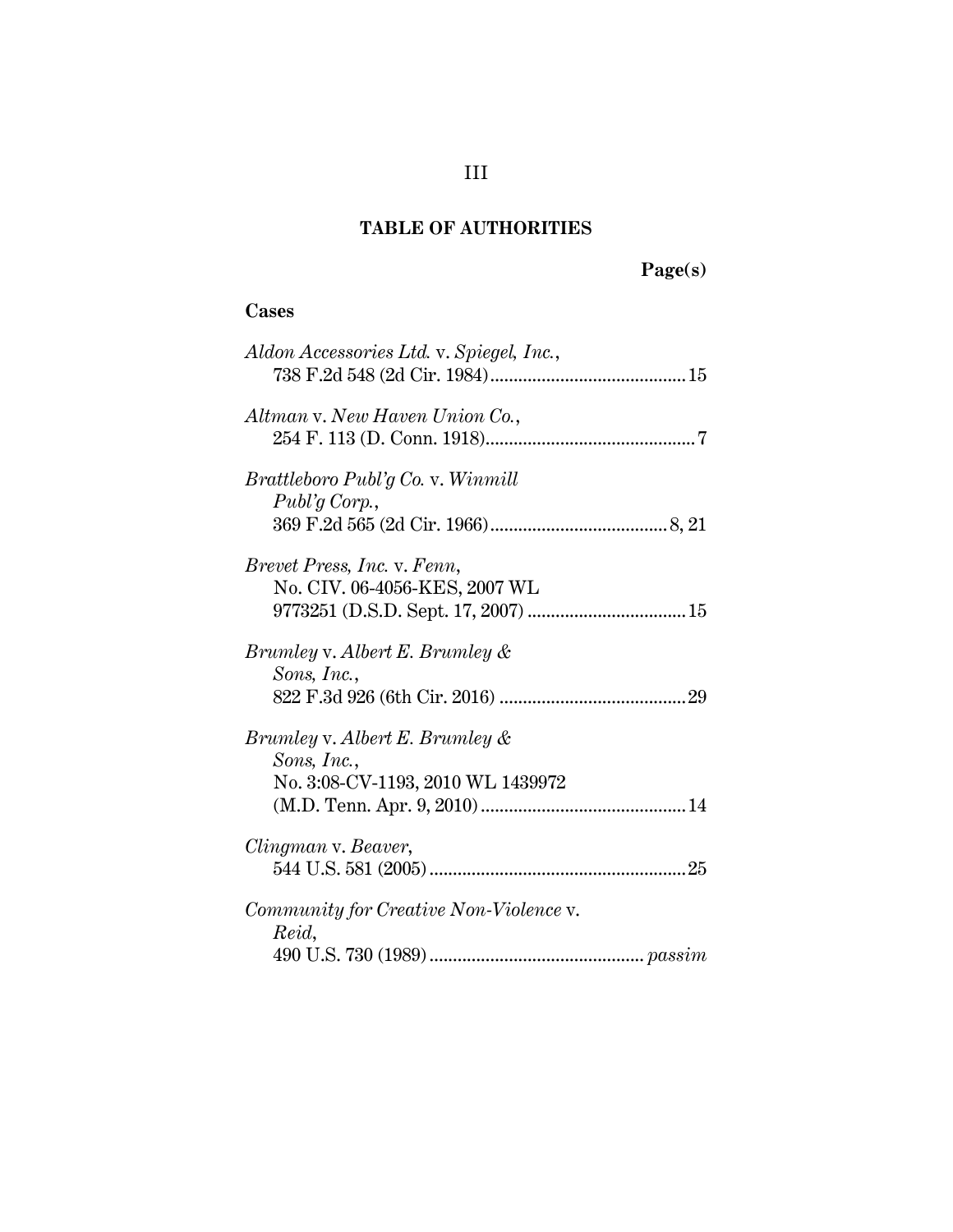| Dastar Corp. v. Random House, Inc.,                                                     |
|-----------------------------------------------------------------------------------------|
| Dielman v. White,                                                                       |
| Estate of Hogarth v. Edgar Rice<br>Burroughs, Inc.,<br>No. 00-Civ.- 9569 (DLC), 2002 WL |
| <i>Estate of Hogarth v. Edgar Rice</i><br>Burroughs, Inc.,                              |
| <i>Estate of Hogarth v. Edgar Rice</i><br>Burroughs, Inc.,                              |
| Forward v. Thorogood,                                                                   |
| Grant v. Kellogg Co.,                                                                   |
| The Indrani,                                                                            |
| Larsen v. Home Tel. Co. of Detroit,                                                     |
| Lawrence v. Dana,                                                                       |
| Lin-Brook Builders Hardware v. Gertler,                                                 |

IV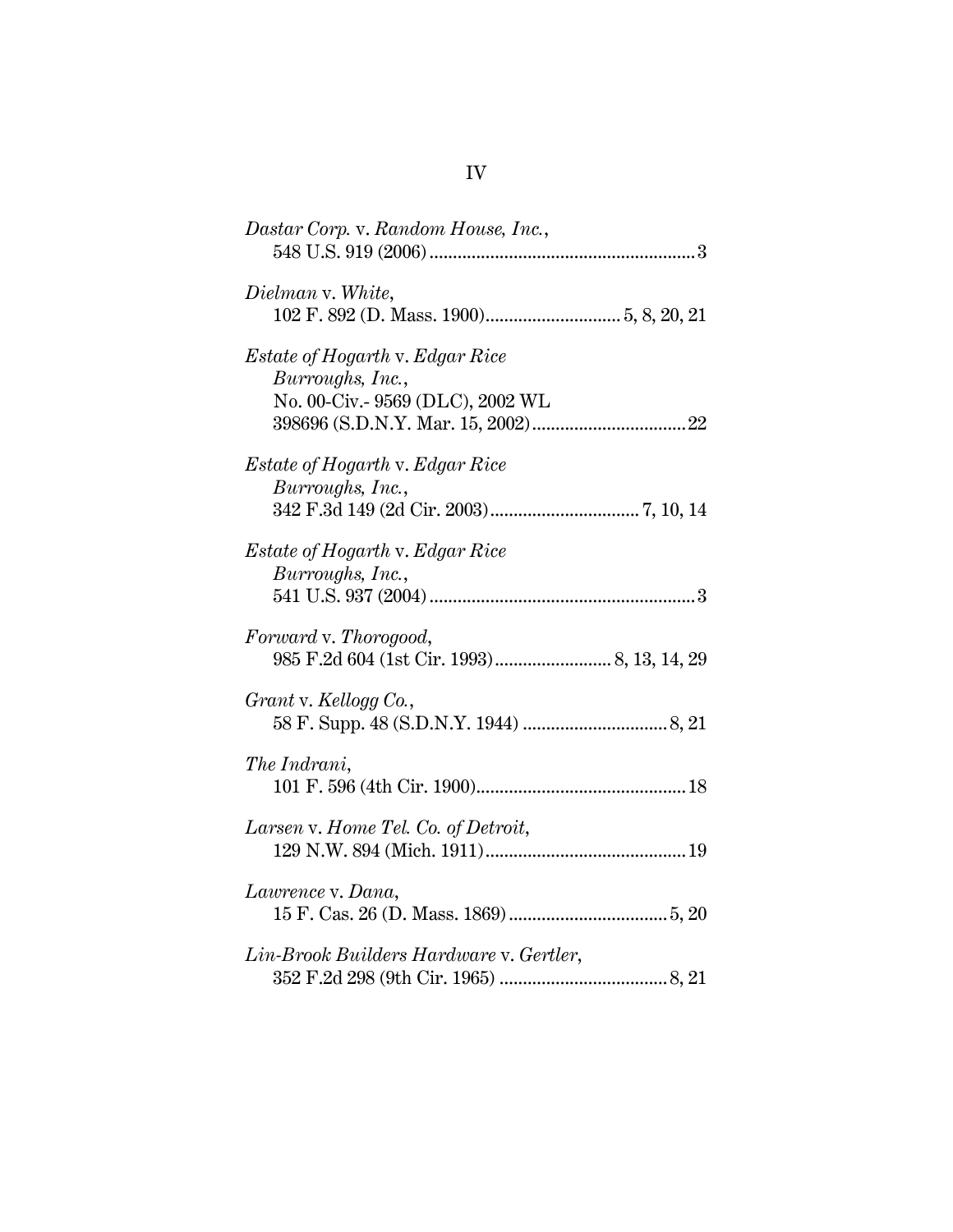| Lumiere v. Robertson-Cole Distributing<br>Corp.                                                    |
|----------------------------------------------------------------------------------------------------|
| M.G.B. Homes, Inc. v. Ameron<br>Homes, Inc.,                                                       |
| Martha Graham School & Dance Found.,<br>Inc. v. Martha Graham Ctr. of<br>Contemporary Dance, Inc., |
| Martha Graham School & Dance Found.,<br>Inc. v. Spitzer,                                           |
| Marvel Characters, Inc. v. Kirby,                                                                  |
| $McHarge$ v. M.M. Newcomer & Co.,                                                                  |
| Middleton v. P. Sanford Ross, Inc.,                                                                |
| Murray v. Gelderman,                                                                               |
| N.Y. Times Co. v. Tasini,                                                                          |
| New Prime, Inc. v. Oliveira,                                                                       |
| Peregrine v. Lauren Corp.,                                                                         |

|--|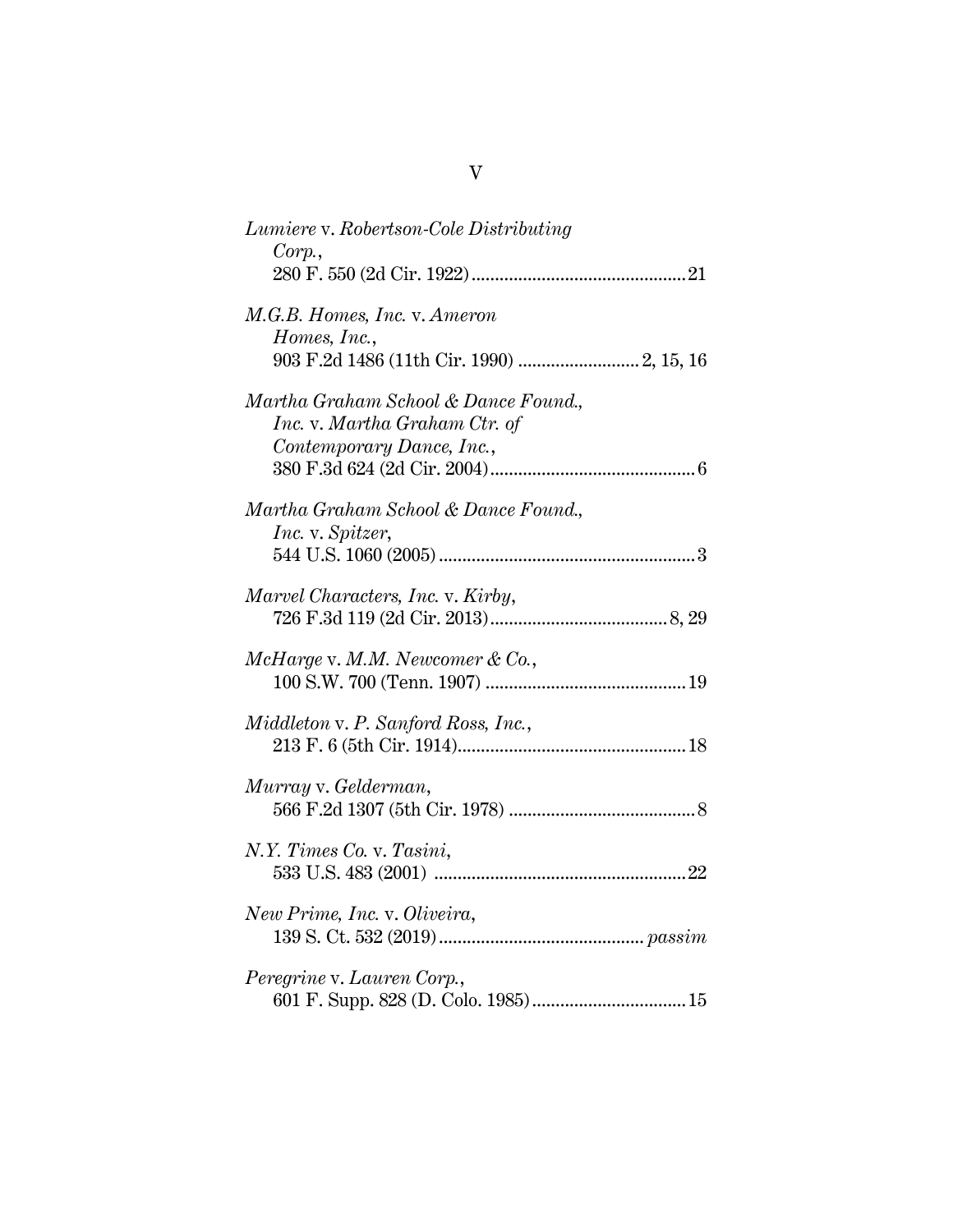| Philadelphia Orchestra Ass'n v. Walt<br>Disney Co.,                                   |
|---------------------------------------------------------------------------------------|
| Piche v. Warner Bros., Inc.,<br>No. CV-06-963 FMC (Ex), 2006 WL                       |
| Picture Music, Inc. v. Bourne, Inc.,                                                  |
| Picture Music, Inc. v. Bourne, Inc.,                                                  |
| Pierson v. Chicago, R.I. & P. Ry. Co.,                                                |
| <i>Robbins v. City of Chicago,</i>                                                    |
| Schmidlin v. Alta Planning Mill Co.,                                                  |
| Shapiro, Bernstein & Co. v. Jerry Vogel<br>Music Co.,                                 |
| Sid Bernstein Presents, LLC v. Apple<br>Corps Ltd.,<br>No. 16-Civ.-7084(GBD), 2017 WL |
| Siegel v. Time Warner Inc.,                                                           |

# VI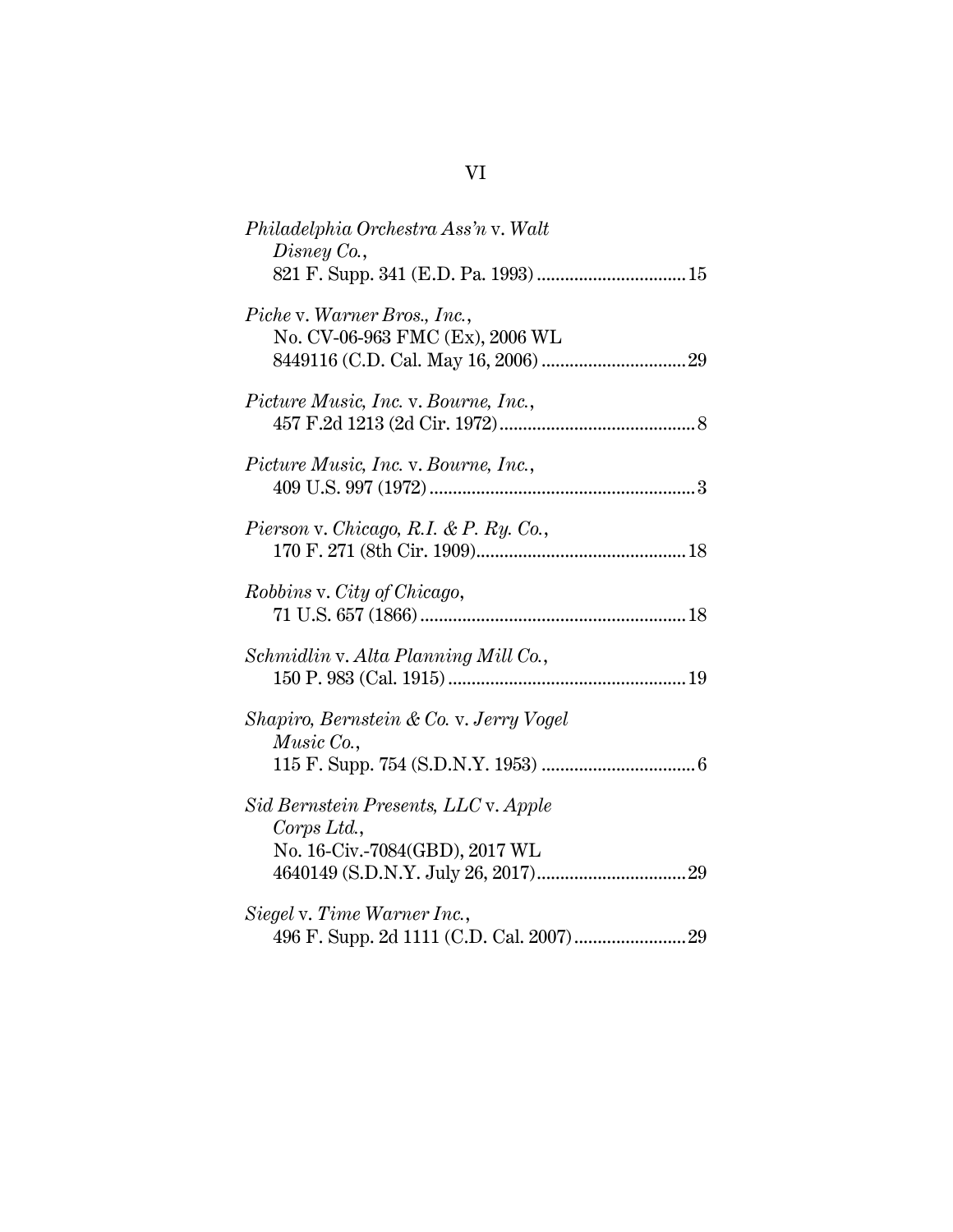# VII

| Sony Corp. of Am. v. Universal City<br>Studios, Inc.,                                   |
|-----------------------------------------------------------------------------------------|
| St. Paul Water Co. v. Ware,                                                             |
| Stern v. Lavender,                                                                      |
| Tex. Dep't of Housing & Community<br>Affairs v. Inclusive Communities<br>Project, Inc., |
| TufAmerica, Inc. v. Codigo Music LLC,                                                   |
| Twentieth Century Fox Film Corp. v.<br>Entm't Distrib.,                                 |
| United States v. Paramount Pictures,                                                    |
| Yardley v. Houghton Mifflin Co.,                                                        |
| <b>Statutes and Rules</b>                                                               |
|                                                                                         |
|                                                                                         |
|                                                                                         |
|                                                                                         |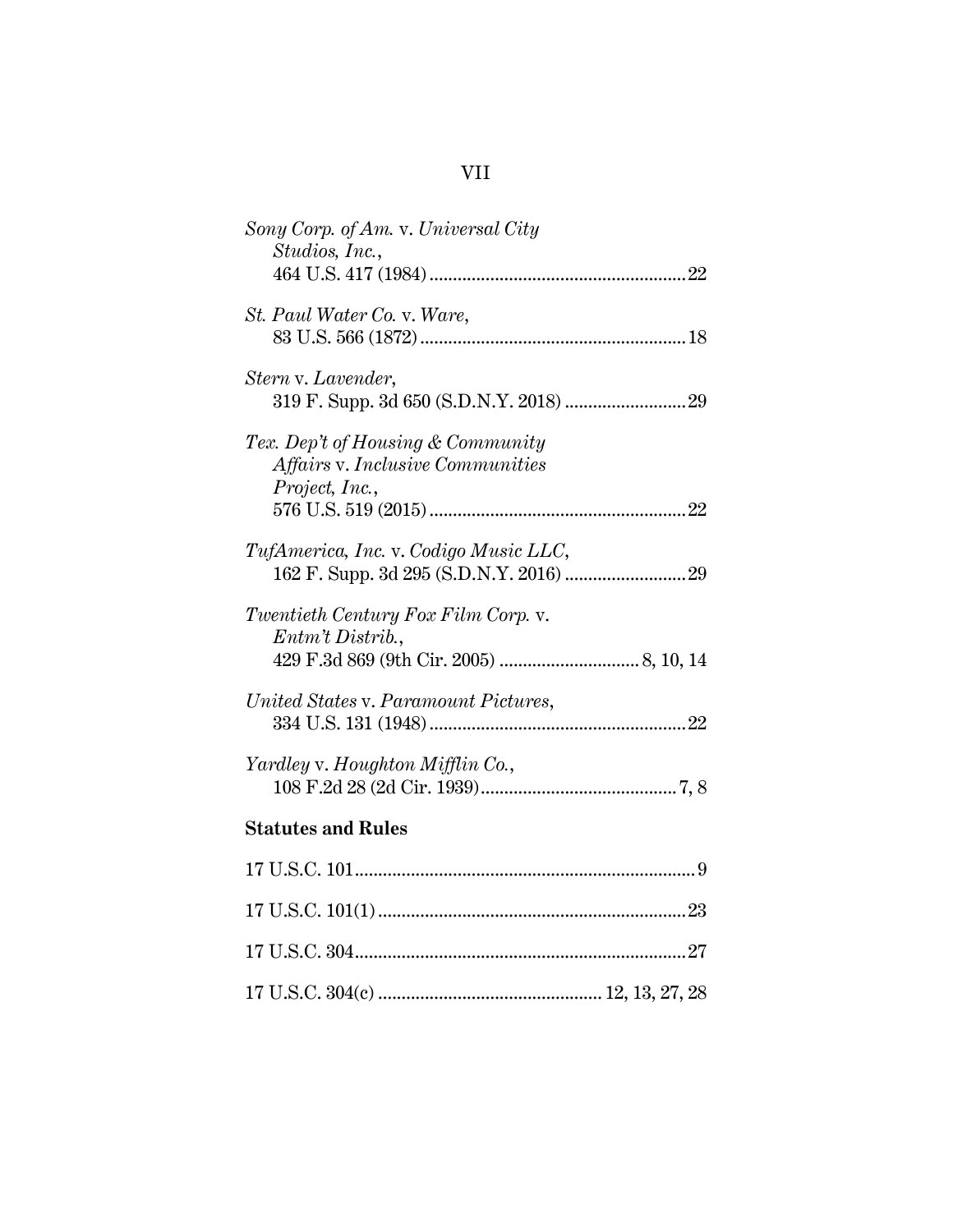# **VIII**

| Copyright Amendments Act of 1992, Pub.                                       |
|------------------------------------------------------------------------------|
|                                                                              |
| Pub. L. No. 111-295, 124 Stat. 3180 (2010)  4, 27                            |
|                                                                              |
|                                                                              |
| Sonny Bono Copyright Term Extension<br>Act of 1998, Pub. L. No. 105-298, 112 |
| Work Made for Hire and Copyright<br>Corrections Act of 2000, Pub. L. No.     |
|                                                                              |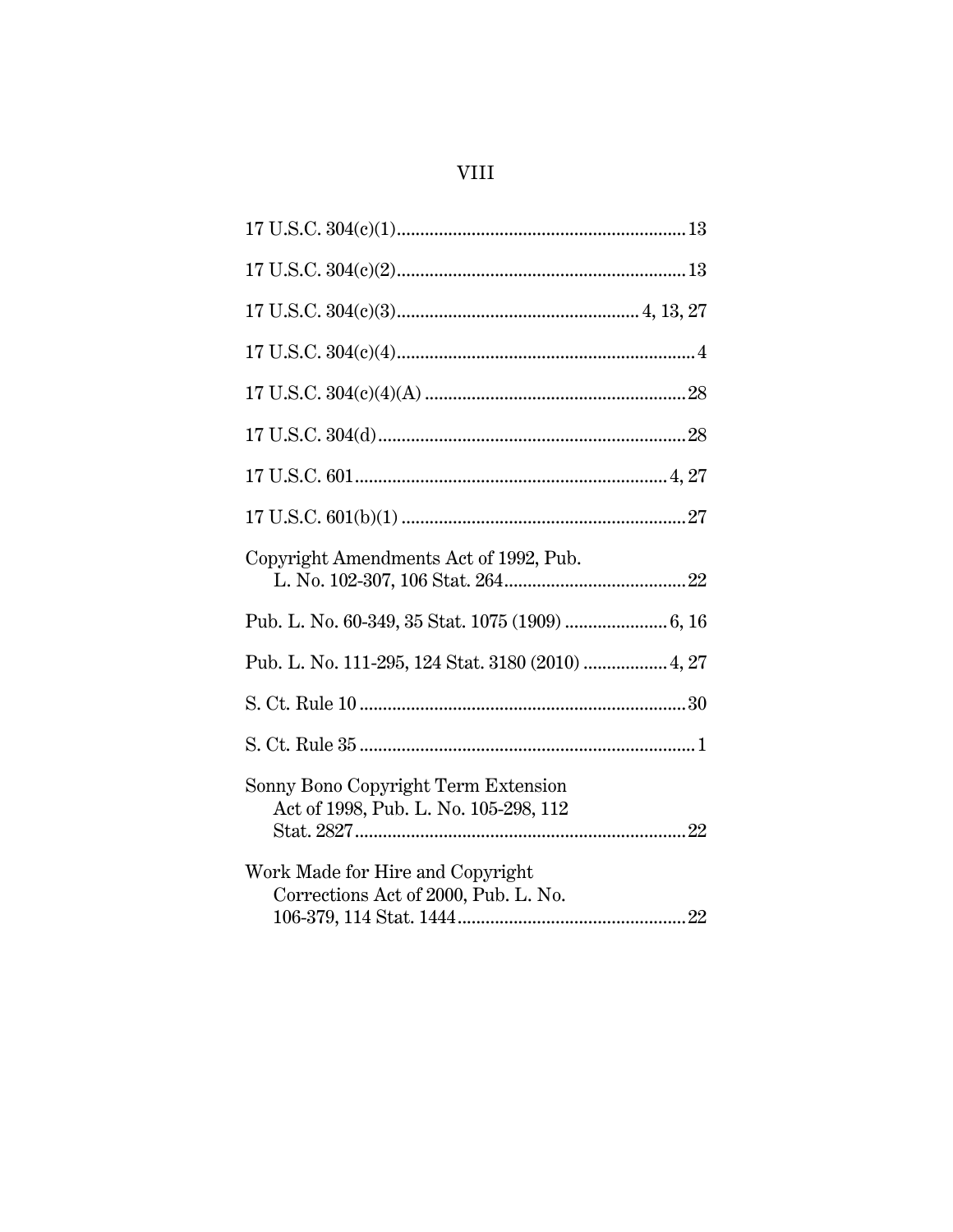## **Other Authorities**

| Barbara A. Ringer, 86th Cong., Copyright<br>Law Revision Study No. 31: Renewal<br>Of Copyright (Comm. Print 1961) |  |
|-------------------------------------------------------------------------------------------------------------------|--|
|                                                                                                                   |  |
|                                                                                                                   |  |
| Borge Varmer, 86th Cong., Copyright Law<br>Revision Study No. 13: Works Made<br>for Hire and on Commission (Comm. |  |
| 13 Cal. Jurisprudence: A Complete<br>Statement of the Law and Practice of<br>the State of California (William M.  |  |
| Catherine L. Fisk, Authors at Work: The<br>Origins of the Work-for-Hire Doctrine,                                 |  |
| General Discussion of the Nature of the<br>Relationship of Employer and<br>Independent Contractor, 19 A.L.R. 226  |  |
| 3 James A.H. Murray, A New English<br>Dictionary of Historical Principles                                         |  |
| Pet., No. 05-1259, Dastar Corp. v. Random<br>House, Inc. (U.S. filed Mar. 28, 2006) 16                            |  |
|                                                                                                                   |  |

## IX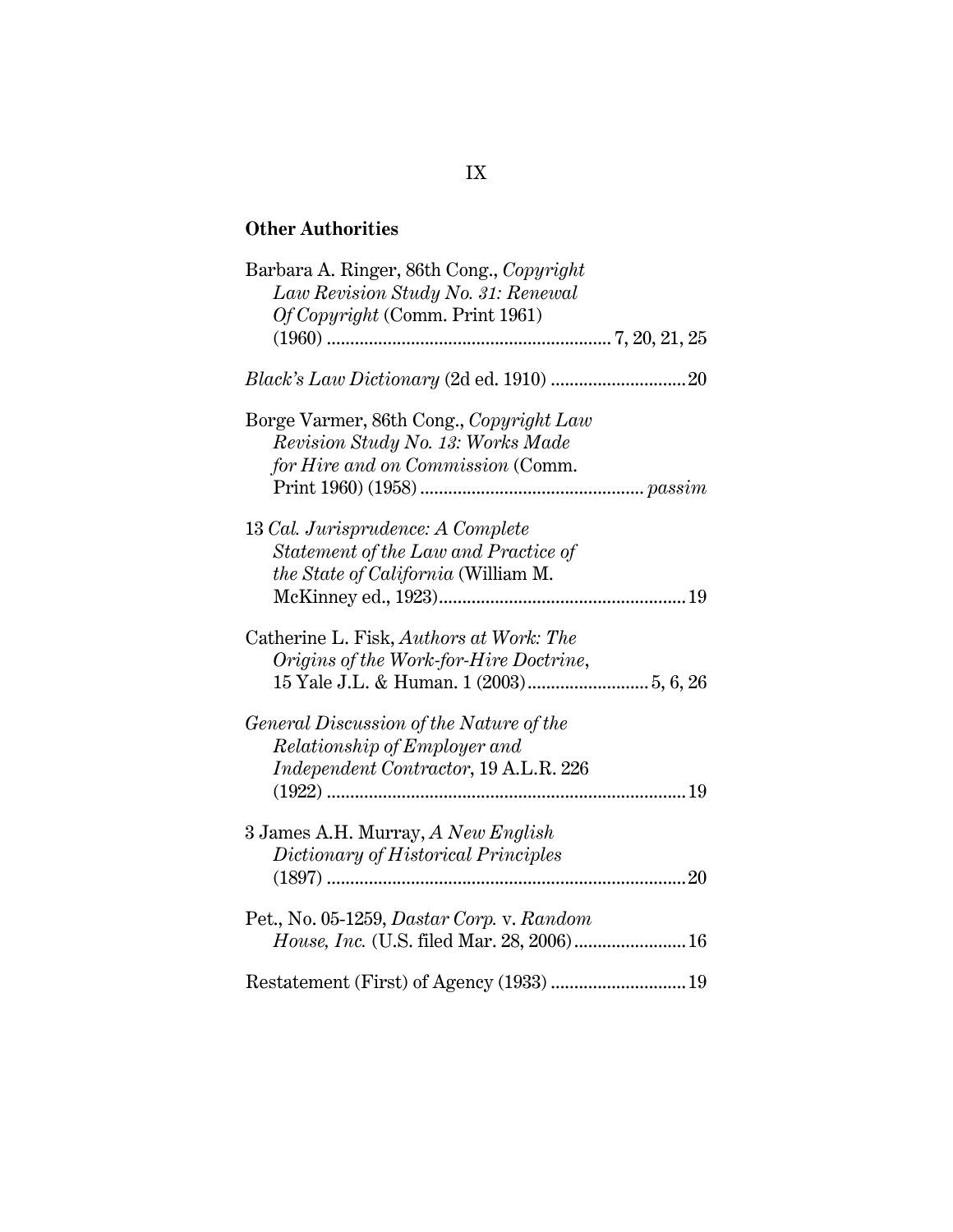| 19                                                                                                                                                        |
|-----------------------------------------------------------------------------------------------------------------------------------------------------------|
| Richard R. Carlson, Why the Law Still<br>Can't Tell an Employee When It Sees<br>One And How It Ought to Stop Trying,<br>22 Berkeley J. Emp. & Lab. L. 295 |
| 1 Seymour D. Thompson, <i>Commentaries</i>                                                                                                                |
| U.S. Copyright Office, <i>Notices of</i><br><i>Termination,</i><br>https://www.copyright.gov/recordation/<br>28                                           |
| U.S. Copyright Office, Section $304(c)$ ,<br>https://www.copyright.gov/comp3/docs/                                                                        |
| <i>Webster's New International Dictionary</i><br>19                                                                                                       |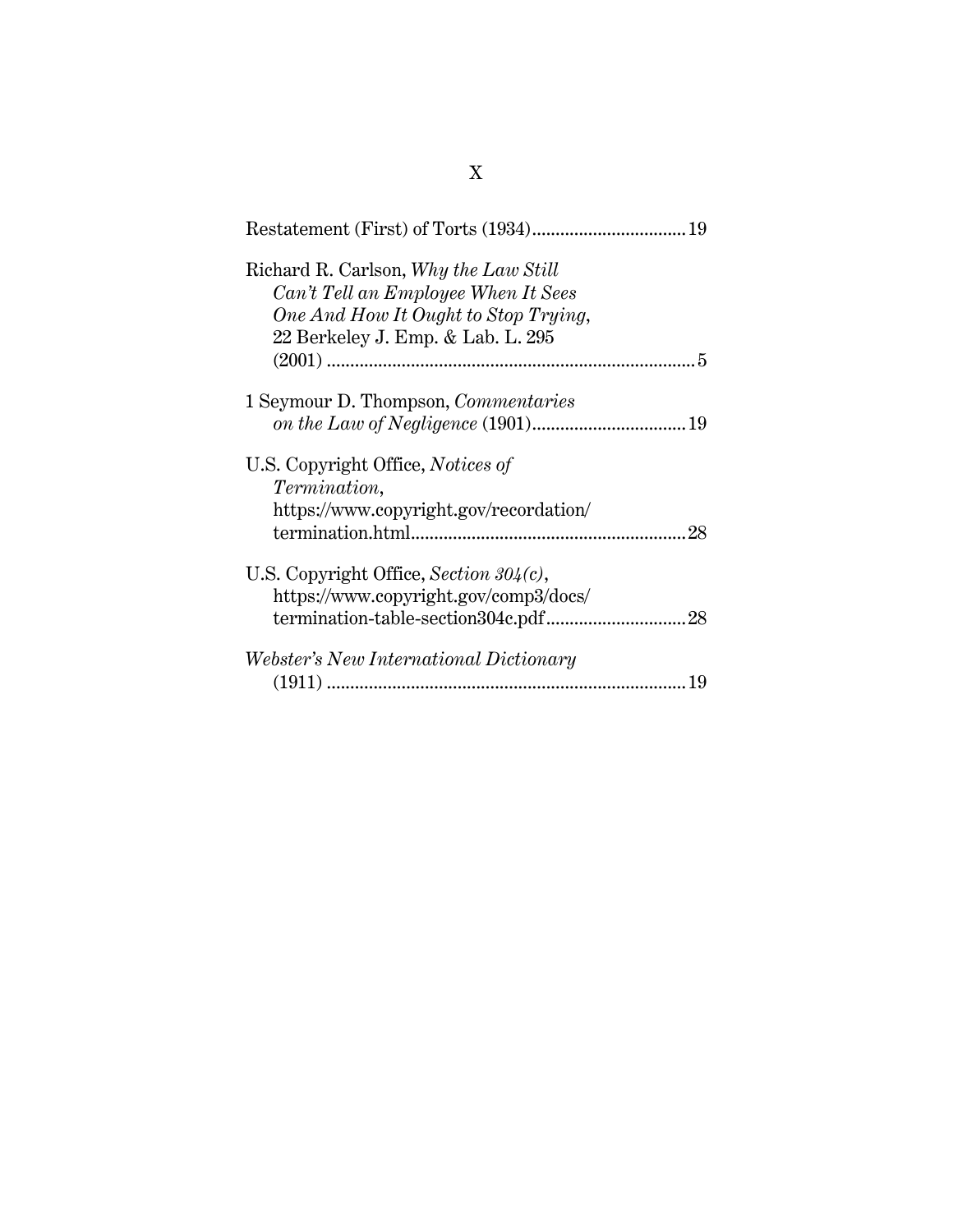## In the Supreme Court of the United States

No. 21-711

MARKHAM CONCEPTS, INC., ET AL., PETITIONERS,

*v.*

HASBRO, INC., ET AL.

*ON PETITION FOR A WRIT OF CERTIORARI TO THE UNITED STATES COURT OF APPEALS FOR THE FIRST CIRCUIT* 

### **BRIEF FOR RESPONDENT REUBEN KLAMER IN OPPOSITION[1](#page-11-0)**

#### **INTRODUCTION**

For over 50 years, courts have uniformly determined copyright authorship of commissioned works under the 1909 Copyright Act using the instance-and-expense test. For over 50 years, those works have been bought and sold, licensed and assigned, with the understanding that the instance-and-expense test governed copyright rights in those works.

<span id="page-11-0"></span><sup>&</sup>lt;sup>1</sup> Reuben Klamer was a defendant-appellee below but passed away after the First Circuit issued its opinion. The authorized representatives of Mr. Klamer's estate have a pending motion under Supreme Court Rule 35.1 to substitute the Reuben B. Klamer Living Trust as a party.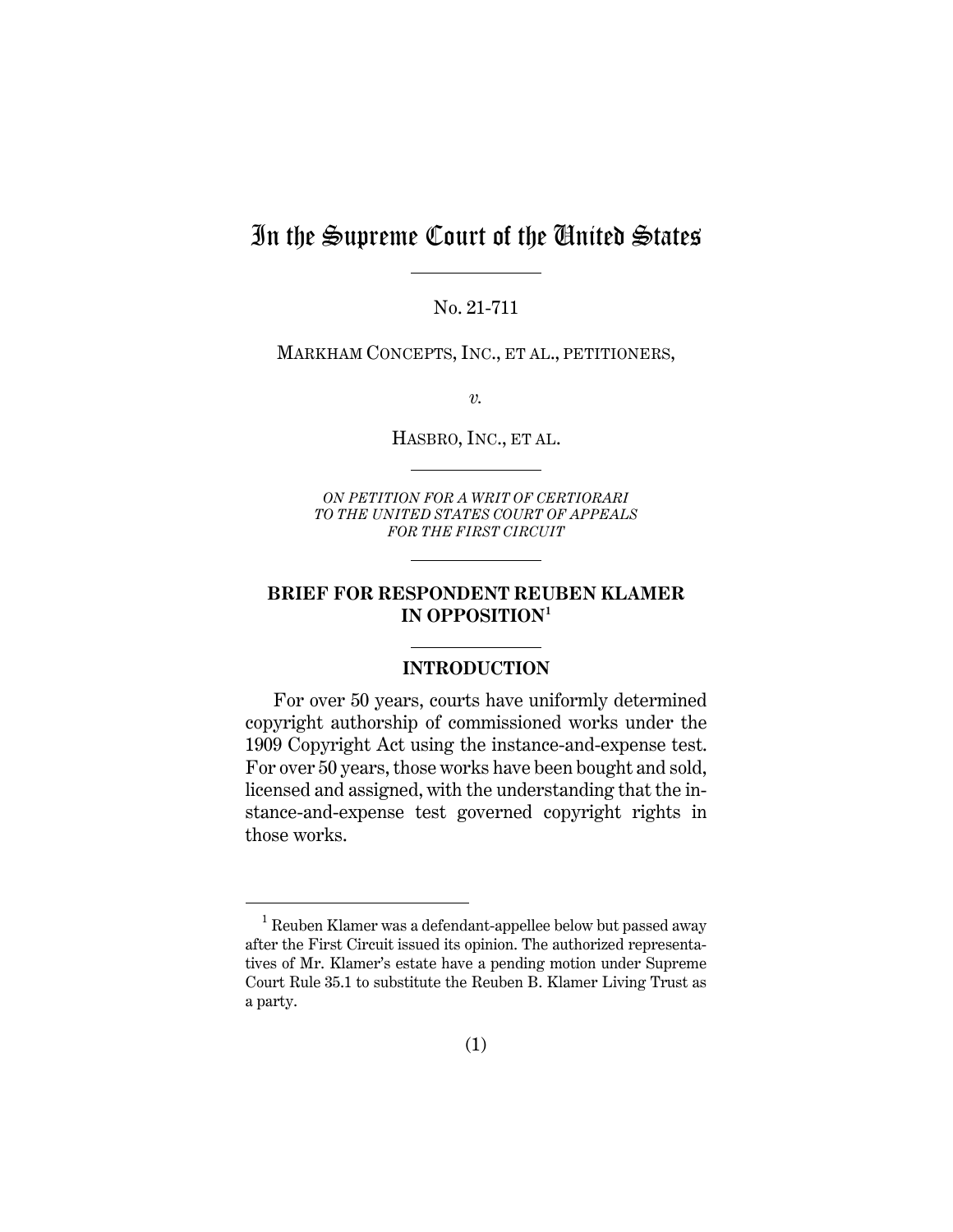Petitioners want this Court to overturn decades of precedent and hold that authorship is actually determined only by examining whether the work was created by an employee within the scope of employment. In other words, petitioners want to wreak havoc on 50 years of settled expectations in business transactions.

The Court should deny that request. Petitioners offer no persuasive reason to upset those reliance interests. They serve up a non-existent circuit split, an illusory conflict with a 30-year-old decision of this Court, and exaggerations about the ongoing relevance of a statute that hasn't controlled a new work since 1977.

<span id="page-12-1"></span><span id="page-12-0"></span>As to the circuit split, there simply isn't one. Petitioners attempt to undermine the uniform, national rule with what they call an alternative holding by the Eleventh Circuit that *Community for Creative Non-Violence* v. *Reid*, 490 U.S. 730 (1989), overruled the instance-and-expense test under the 1909 Act. See Pet. 23-24 (discussing *M.G.B. Homes, Inc.* v. *Ameron Homes, Inc.*, 903 F.2d 1486, 1490- 1491 (11th Cir. 1990)). But *M.G.B. Homes* was a case under the 1976 Copyright Act, so any comments on the 1909 Act were dicta. And petitioners omit the key part of this supposed holding, which makes clear the Eleventh Circuit wasn't talking about the 1909 Act at all. See 903 F.2d at 1490-1491 (stating that *Reid* "defined the 'work for hire' doctrine *under the 1976 Act*") (emphasis added). In the thirty years since *M.G.B. Homes* was decided, it does not appear that any court has ever adopted petitioners' unique view of its dicta. Put simply, there is already nationwide uniformity under the 1909 Act.

Petitioners' asserted conflict with *Reid* has also been rejected by multiple courts. For good reason. *Reid* interpreted the 1976 Act, not the 1909 Act. Petitioners claim that "[t]he textual question" under the two acts is "materially identical." Pet. 19. This is a remarkable declaration.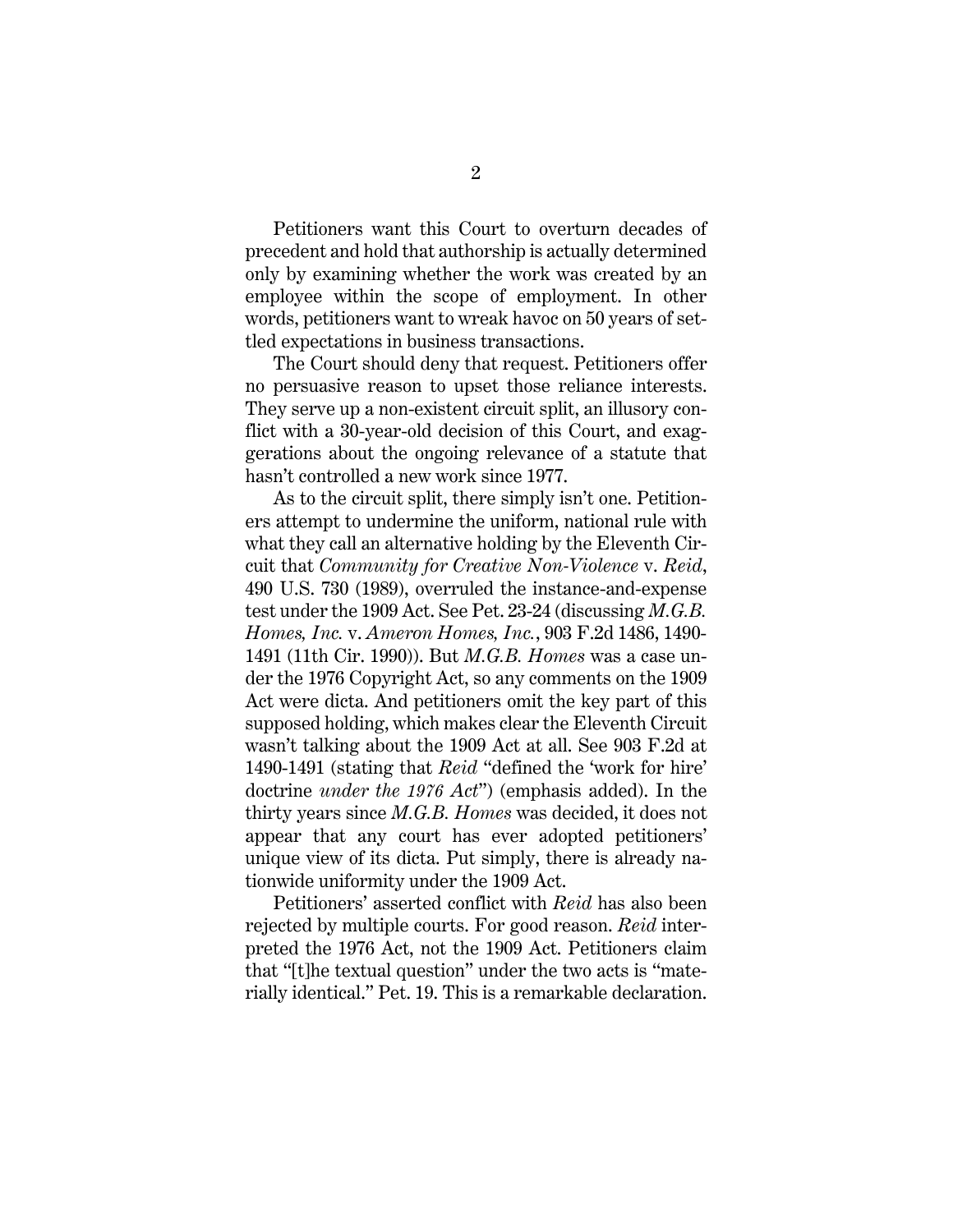The key word in the 1909 Act for petitioners' argument— "employer"—does not even appear in the 1976 Act's definition. *Reid* expressly rested its decision on the 1976 Act's usage of the terms "employee" and "scope of employment," as well as that act's explicit distinction between commissioned works and employee-created works.

<span id="page-13-3"></span>Petitioners contend there is no difference between the meanings of "employer" in 1909 and "employee" and "scope of employment" in 1976, but this Court rejected an actually materially identical argument in *New Prime, Inc.* v. *Oliveira*, 139 S. Ct. 532 (2019): Even if "today[] the term 'contracts of employment' might call to mind only agreements between employers and employees, . . . this modern intuition isn't easily squared with evidence of the term's meaning at the time of the [Federal Arbitration] Act's adoption in 1925." *Id.* at 539; see *id.* at 542.

Petitioners ignore the textual difference between the 1909 and 1976 Acts and the decades separating their enactment. Those differences also eviscerate petitioners' view of *Reid*. Had *Reid* interpreted the 1909 Act, it would have examined the type of evidence *New Prime* did. *Reid* did not do so, however, for the simple reason that the 1909 Act's interpretation was not at issue. What Congress thought in 1909 would not answer what Congress thought in 1976.

<span id="page-13-4"></span><span id="page-13-2"></span><span id="page-13-1"></span><span id="page-13-0"></span>Three times this Court has been asked to use *Reid* to overrule the instance-and-expense test under the 1909 Act, and three times this Court has declined. See *Dastar Corp.* v. *Random House, Inc.*, 548 U.S. 919 (2006); *Martha Graham School & Dance Found., Inc.* v. *Spitzer*, 544 U.S. 1060 (2005); *Estate of Hogarth* v. *Edgar Rice Burroughs, Inc.*, 541 U.S. 937 (2004); see also *Picture Music, Inc.* v. *Bourne, Inc.*, 409 U.S. 997 (1972) (denying petition from Professor Nimmer). This should be the fourth.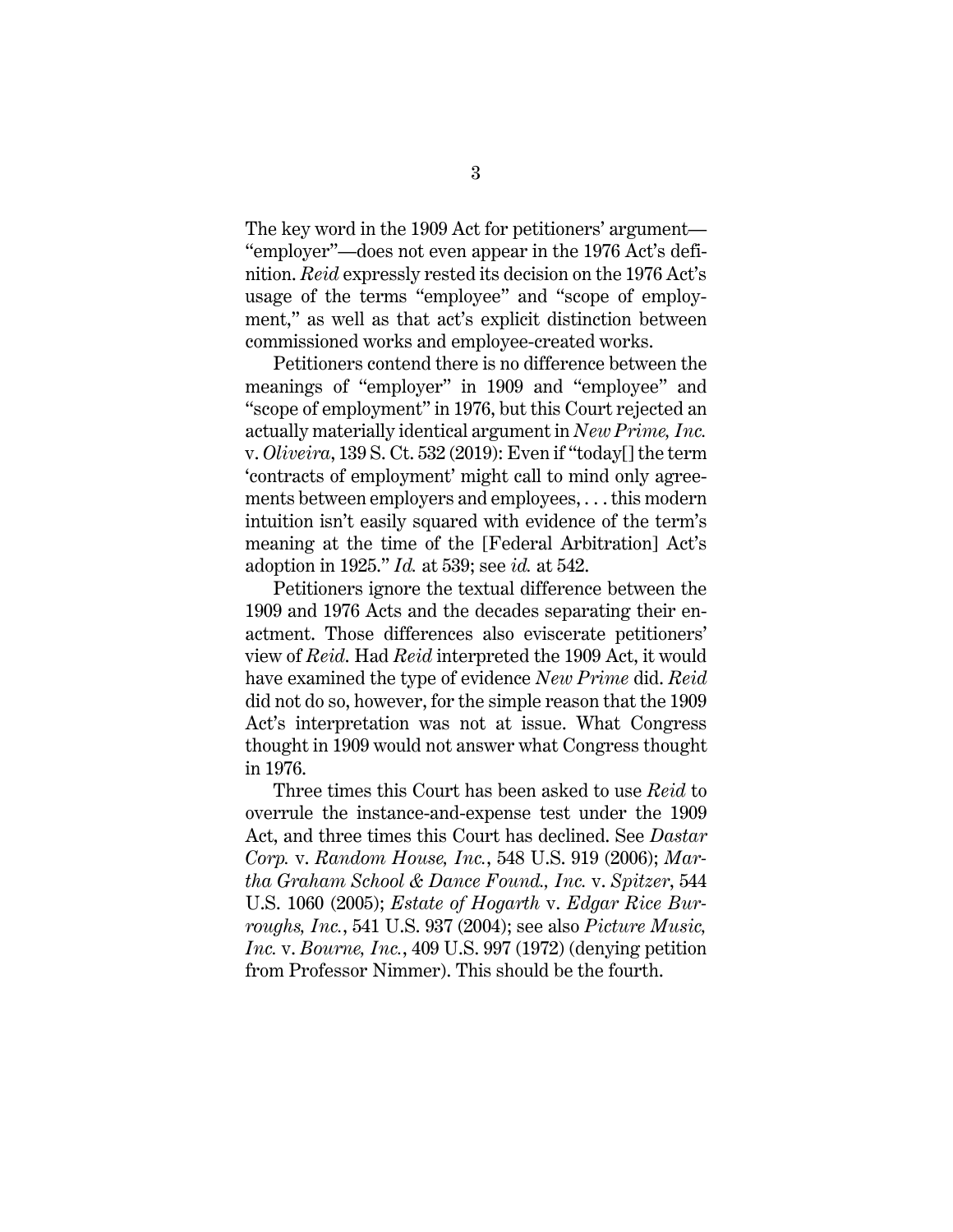Indeed, petitioners vastly overstate the importance of the question presented. This issue rarely arises, and its significance fades every year. Petitioners try to bolster its importance by worrying about "incentivizing artistic expression" and the effects on "owners' renewal rights, termination rights, and right to import certain goods bearing the copyright." Pet. 27-28. Each of those factors is overblown.

Nobody has created a work under the 1909 Act since 1977; this case is simply irrelevant to artists' incentives. Likewise, the statutory provision on importation expired in 1986 and has since been repealed. See 17 U.S.C. 601; Pub. L. No. 111-295, § 4(a), 124 Stat. 3180 (2010).

<span id="page-14-2"></span><span id="page-14-1"></span><span id="page-14-0"></span>Petitioners focus their pitch on termination rights, but here, too, they hope the Court does not look too closely at the statutory scheme. The termination window has already closed for works created before 1963, and that window shrinks with each passing year. See 17 U.S.C.  $304(c)(3)-(4)$ . The last day to serve notice of termination is the end of 2036. Of those works that are still eligible for termination, most were created after the instance-and-expense test took hold. To date, only a handful of cases have addressed work-for-hire disputes in the context of termination rights. And the issue will become only less important as time passes. It does not warrant space on the Court's docket.

That leaves petitioners with the extended renewal term for works under the 1909 Act. But that is just another way to say that the Court should send parties scrambling to reevaluate decades of transactions made with the understanding that authorship is governed by the instance-and-expense test. If any branch of government should impose those costs, it is Congress. The petition should be denied.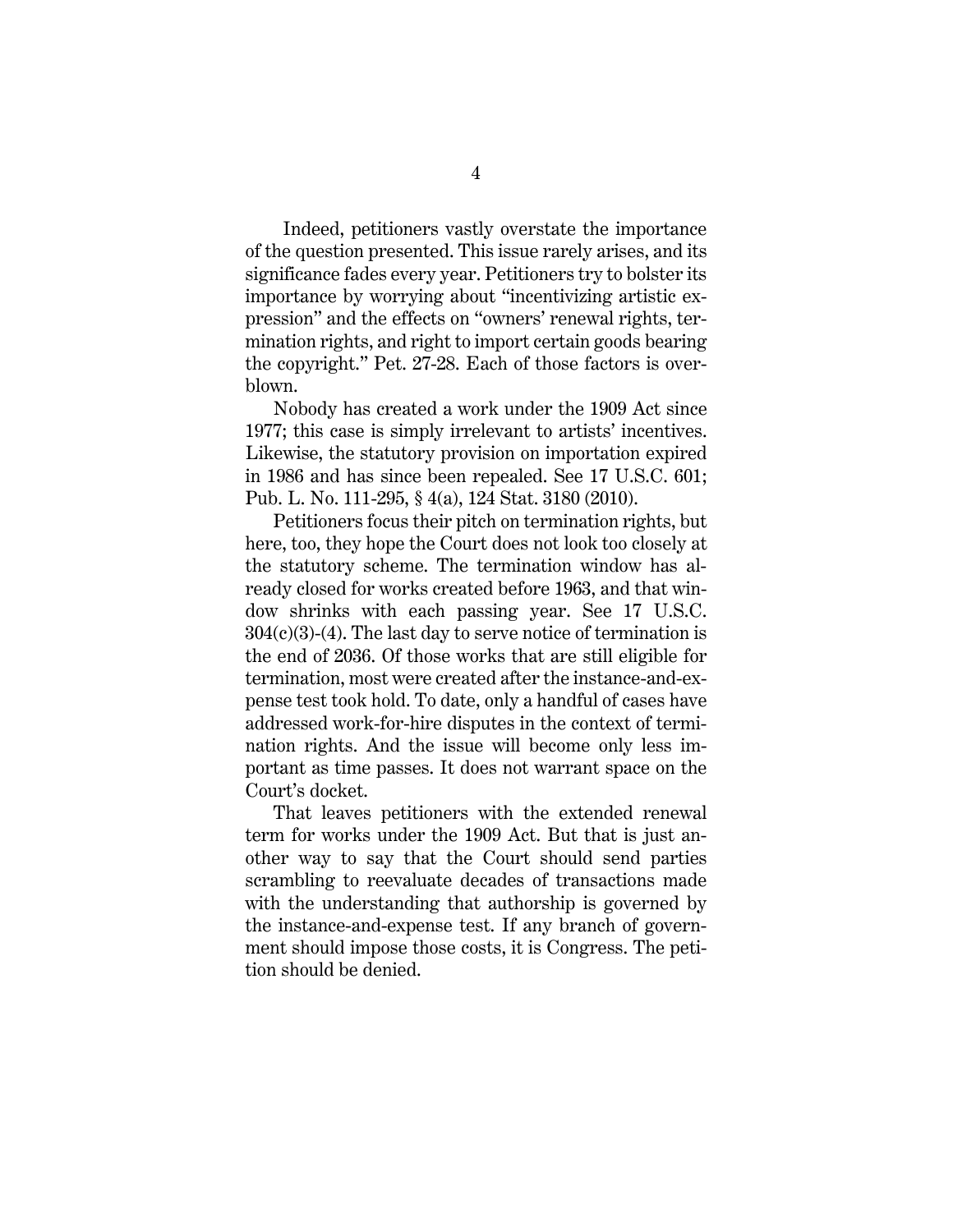#### <span id="page-15-3"></span><span id="page-15-1"></span>**STATEMENT**

#### **A. Statutory Background**

1. In the 1800s, courts struggled to determine who owned the copyright of a work created by a worker for someone else. Catherine L. Fisk, *Authors at Work: The Origins of the Work-for-Hire Doctrine*, 15 Yale J.L. & Human. 1, 47 (2003) ("By the last two decades of the nineteenth century, the law of employee copyrights was highly uncertain and the results of cases were quite unpredictable."). Generally, courts "examine[d] the 'contract express or implied' between the parties" regarding ownership. *Ibid.* Around 1900, the default rule tended to vest ownership in the employer. *Id.* at 55, 59-60. That included in some circumstances commissioned works by artists who today would be independent contractors. See *id.* at 59-61; *Dielman* v. *White*, 102 F. 892, 894 (D. Mass. 1900); *Lawrence* v. *Dana*, 15 F. Cas. 26, 50-51 (D. Mass. 1869).

<span id="page-15-4"></span><span id="page-15-0"></span>Whatever the outcome of the cases, these early decisions "never mentioned" any "distinction between employees and independent contractors." Fisk, *supra*, at 46. That is likely because back then this distinction mattered primarily in addressing tort liability. See Richard R. Carlson, *Why the Law Still Can't Tell an Employee When It Sees One And How It Ought to Stop Trying*, 22 Berkeley J. Emp. & Lab. L. 295, 301-307 (2001); cf. *New Prime*, 139 S. Ct. at 539-540.

It is therefore demonstrably incorrect that the employer-default rule arose only for works created "by an employee within the course of employment." Pet. 5.

<span id="page-15-2"></span>2. Congress enacted the Copyright Act of 1909 against that backdrop. To define "author," the conferees tried out various formulations that reflected the caselaw's uncertainty. Fisk, *supra*, at 63-67; Borge Varmer, 86th Cong., *Copyright Law Revision Study No. 13: Works Made for*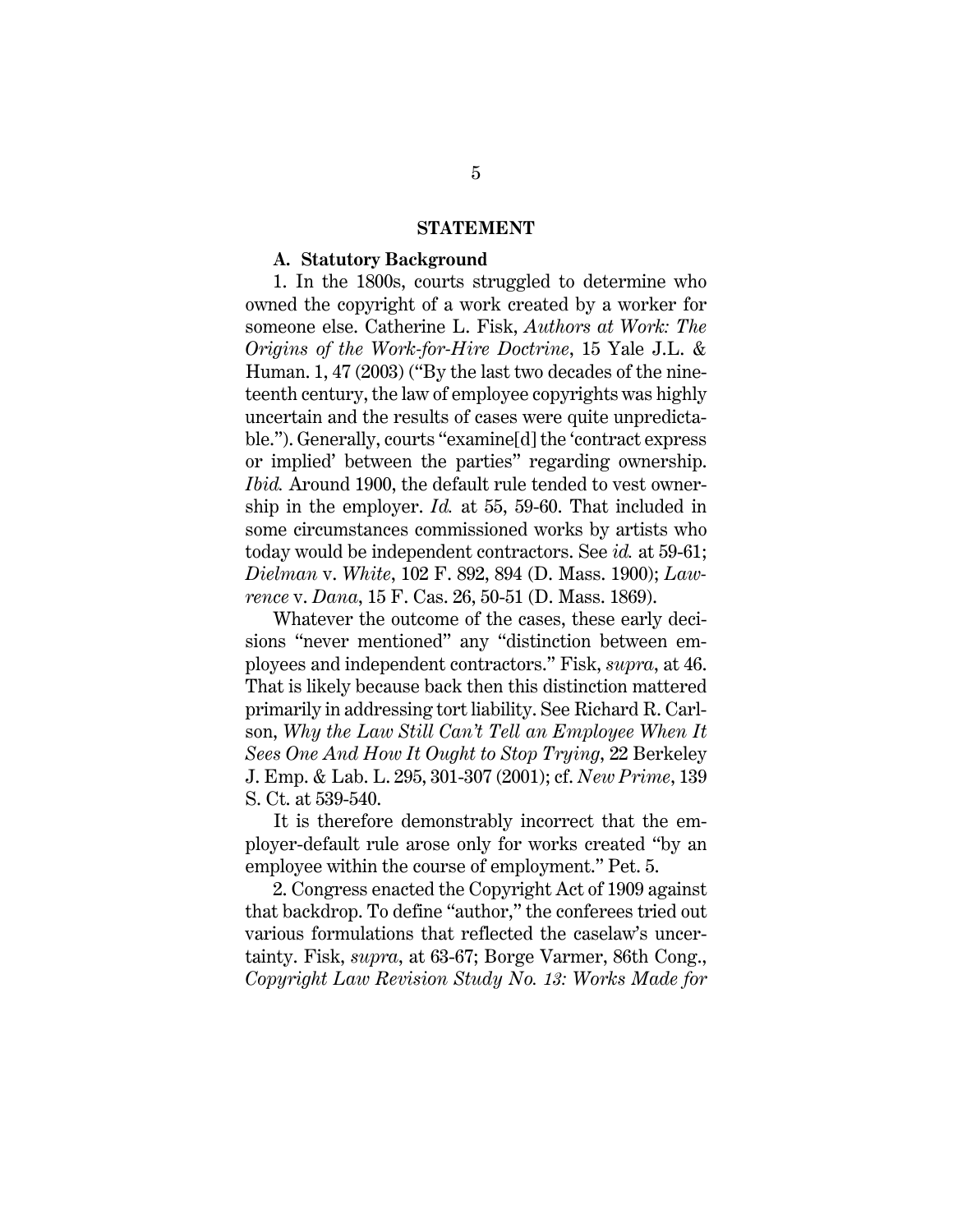*Hire and on Commission* 128 (Comm. Print 1960) (1958). Among the possibilities:

•Identifying specific persons who could claim a copyright, including a "publisher of a composite or collective work . . . which has been produced at his instance and expense," and the "employer" of a person "for valuable consideration to make a portrait," Fisk, *supra*, at 64;

•Making an exception for "the person at whose expense such works were made," *id.* at 65; and

•Including "[a]n employer, in the case of a work produced by an employee during the hours for which his salary is paid, subject to any agreement to the contrary," and "[a]ny person who employs a photographer to make a photographic portrait," Varmer, *supra*, at 128.

<span id="page-16-1"></span>Congress ultimately enacted broader, open-ended language: "the word 'author' shall include an employer in the case of works made for hire." 35 Stat. at 1088. Because it did not elaborate on that definition, "the task of shaping these terms fell to the courts." *Reid*, 490 U.S. at 744.

The early cases that explicitly invoked the work-forhire doctrine happened to involve salaried employees who created works within the scope of employment. Varmer, *supra*, at 130. One case "held that a work made by an employee as an extra assignment for extra pay was not a work made for hire." *Ibid.* (citing *Shapiro, Bernstein & Co.* v. *Jerry Vogel Music Co.*, 115 F. Supp. 754 (S.D.N.Y. 1953)). That case did not resolve whether the employer of an independent contractor could sometimes be an author. Cf. *Martha Graham School & Dance Found., Inc.* v. *Martha Graham Ctr. of Contemporary Dance, Inc.*, 380 F.3d 624, 635 (2d Cir. 2004).

<span id="page-16-0"></span>Other early cases under the 1909 Act considered works commissioned from artists who were not employees. These cases generally placed the "'property'" or "right to copyright" in the commissioning party. Varmer,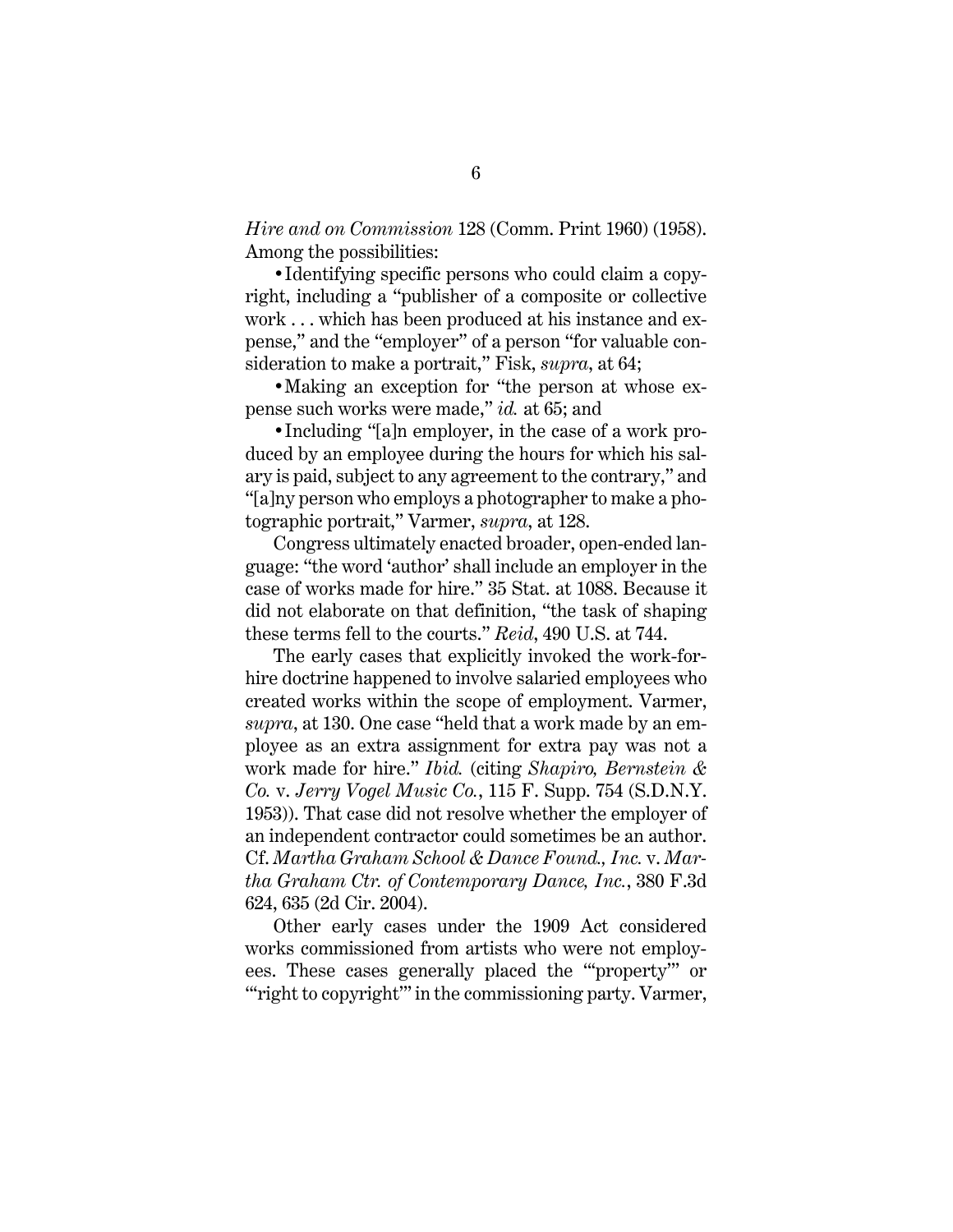*supra*, at 130 (quoting *Altman* v. *New Haven Union Co.*, 254 F. 113, 118 (D. Conn. 1918), and *Yardley* v. *Houghton Mifflin Co.,* 108 F.[2](#page-17-3)d 28, 31 (2d Cir. 1939)).<sup>2</sup>

<span id="page-17-2"></span>Two studies prepared during the 1976 copyright law revision appear to view these cases as applying "the employer-for-hire rule in the case of commissioned works." Varmer, *supra*, at 142; see Barbara A. Ringer, 86th Cong., Copyright Law Revision Study No. 31: Renewal of Copyright 142 (Comm. Print 1961) (1960) ("'work made for hire' probably applies to some commissioned works") (citing Varmer). In any event, by 1958 there was a "paucity of reported litigation over the ownership of commissioned works." Varmer, *supra*, at 142.

Between 1924 and 1940, several bills were proposed to revise the definition of "author." *Id.* at 131-135; see, *e.g.*, *id.* at 134 ("'Author' includes an employer in the case of any work created by an employee within the scope of his employment, and such employer shall be the owner of the copyright in such work in the absence of agreement to the contrary; but this provision shall not apply to works created under special commission where there is no relation of employer and employee, unless the parties agree otherwise."). Some proposals "might arguably have been intended to reverse the employer-for-hire rule in the case of commissioned works." *Id.* at 142. None was enacted.

3. In 1965, the Ninth Circuit became the first circuit to expressly state the "instance and expense" test: "[W]hen one person engages another, whether as employee or as

<span id="page-17-3"></span><span id="page-17-1"></span><span id="page-17-0"></span><sup>2</sup> Although the Second Circuit later interpreted *Yardley* as finding an implied assignment from the artist to the commissioning party, it also noted that *Yardley* was ambiguous on the point. See *Estate of Hogarth* v. *Edgar Rice Burroughs, Inc.*, 342 F.3d 149, 158-159 (2d Cir. 2003).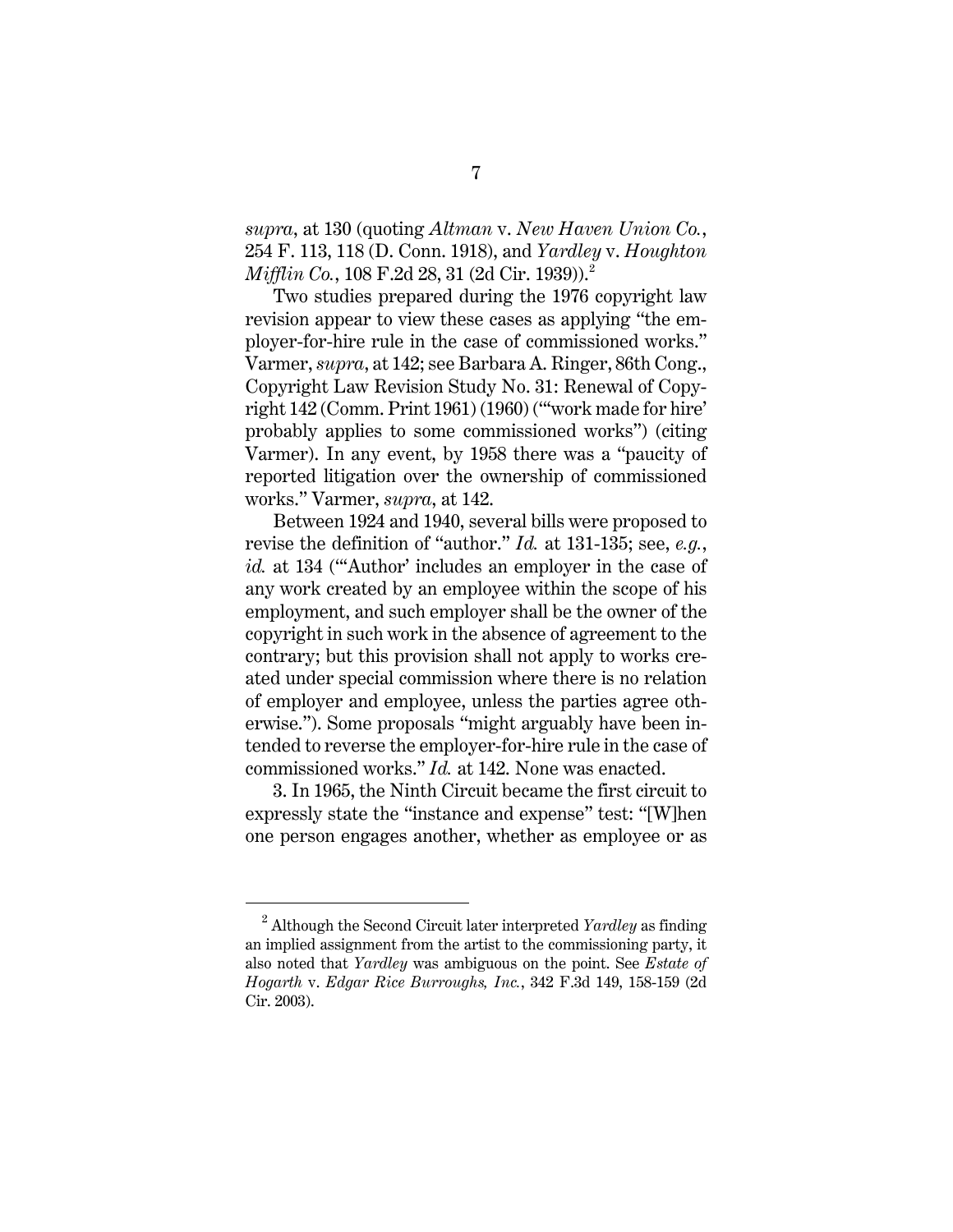an independent contractor, to produce a work of an artistic nature, that in the absence of an express contractual reservation of the copyright in the artist, the presumption arises that the mutual intent of the parties is that the title to the copyright shall be in the person at whose instance and expense the work is done." *Lin-Brook Builders Hardware* v. *Gertler*, 352 F.2d 298, 300 (9th Cir. 1965) (citing *Yardley*, 108 F.2d 28; *Grant* v. *Kellogg Co.*, 58 F. Supp. 48 (S.D.N.Y. 1944); *Dielman*, 102 F. 892).

<span id="page-18-5"></span><span id="page-18-2"></span><span id="page-18-0"></span>Other circuits soon followed suit. See *Picture Music, Inc.* v. *Bourne, Inc.*, 457 F.2d 1213, 1216 (2d Cir. 1972), cert. denied, 409 U.S. 997 (1972); *Brattleboro Publ'g Co.* v. *Winmill Publ'g Corp.*, 369 F.2d 565, 567-568 (2d Cir. 1966); *Murray* v. *Gelderman*, 566 F.2d 1307, 1310 (5th Cir. 1978); *Forward* v. *Thorogood*, 985 F.2d 604, 606 (1st Cir. 1993).

<span id="page-18-6"></span><span id="page-18-4"></span><span id="page-18-1"></span>The "instance" prong asks "whether 'the motivating factor in producing the work was the employer who induced the creation.'" *Twentieth Century Fox Film Corp.* v. *Entm't Distrib.*, 429 F.3d 869, 879 (9th Cir. 2005) (citation omitted), abrogated on other grounds by *Rimini St., Inc.* v. *Oracle USA, Inc.*, 139 S. Ct. 873 (2019). The key is "the extent to which the hiring party provided the impetus for, participated in, or had the power to supervise the creation of the work." *Marvel Characters, Inc.* v. *Kirby*, 726 F.3d 119, 139 (2d Cir. 2013). Merely incidental control does not suffice. *Ibid.*

<span id="page-18-3"></span>The "expense" prong examines "the parties' relative investment of resources in the work and the related financial risk." Pet. App. 16a. The purpose of this "requirement is to 'reward[] with ownership the party that bears the risk with respect to the work's success.'" *Ibid.* (quoting *Marvel*, 726 F.3d at 140) (alteration in original).

Petitioners have not cited any case controlled by the 1909 Act that has rejected the instance-and-expense test.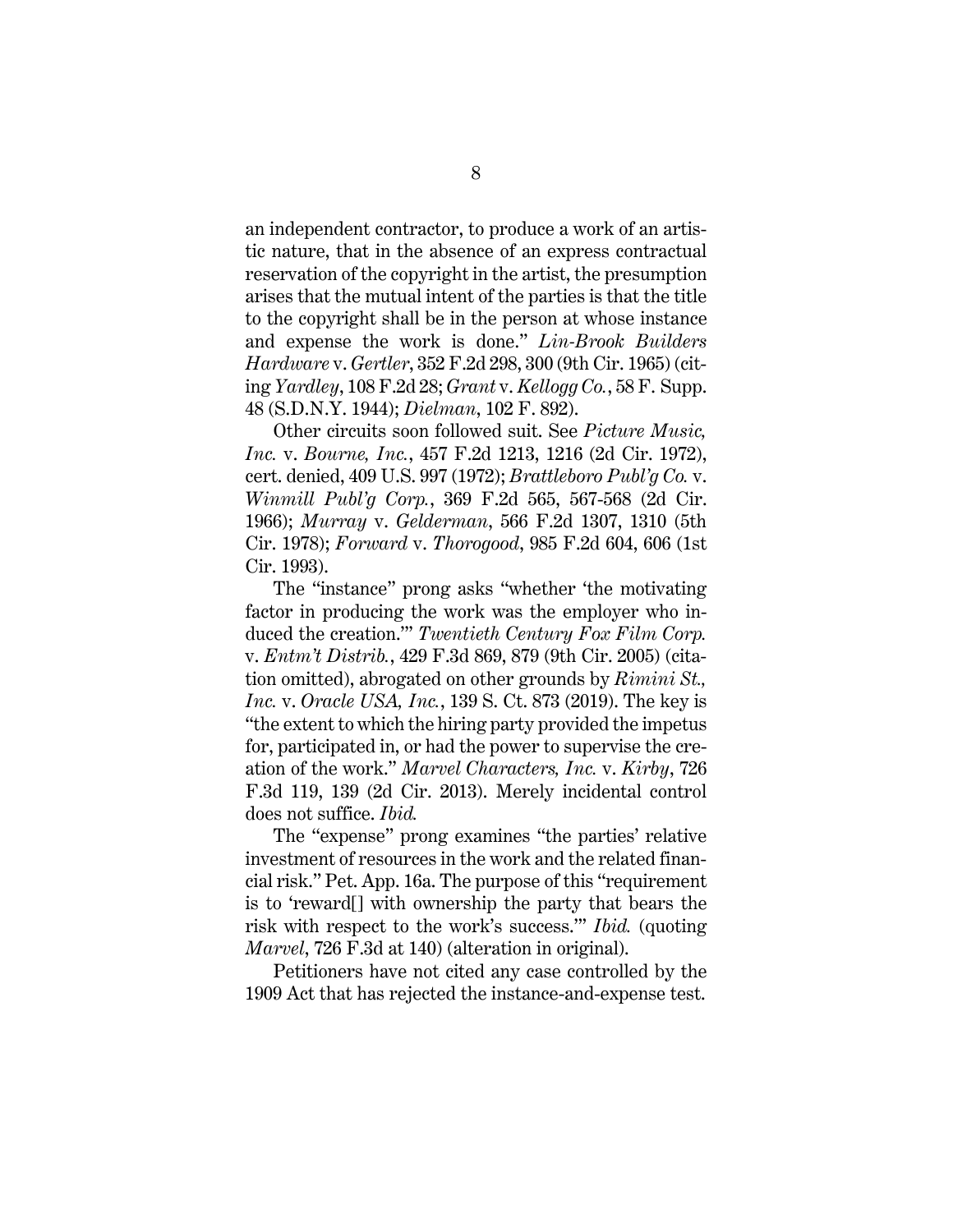4. In 1976, Congress "almost completely revised existing copyright law," including the provision on works for hire. *Reid*, 490 U.S. at 743. It deleted the definition of "author" as broadly "includ[ing] an employer in the case of works made for hire." It added instead a two-pronged definition of a "work made for hire":

A "work made for hire" is—

(1) a work prepared by an employee within the scope of his or her employment; or

(2) a work specially ordered or commissioned for use as a contribution to a collective work, as a part of a motion picture or other audiovisual work, as a translation, as a supplementary work, as a compilation, as an instructional text, as a test, as answer material for a test, or as an atlas, if the parties expressly agree in a written instrument signed by them that the work shall be considered a work made for hire.

<span id="page-19-0"></span>17 U.S.C. 101. Whereas the 1909 Act used the word "employer" alone, the 1976 Act uses the terms "employee" and "scope of employment." And whereas the 1909 Act did not separately mention commissioned works, the 1976 Act distinguishes works created by an employee from works created on commission. Section 101's formulation resulted from "a historic compromise" between the interested parties. *Reid*, 490 U.S. at 746.

In *Reid*, this Court resolved a four-way split about how to interpret the first prong of the new work-for-hire definition. Seizing on the terms of art "employee" and "scope of employment" and the legislative history, the Court held that courts should use "principles of general common law of agency" to determine "whether the work was prepared by an employee or an independent contractor." 490 U.S. at 750-751. While the Court gave "a brief historical account" of early decisions under the 1909 Act,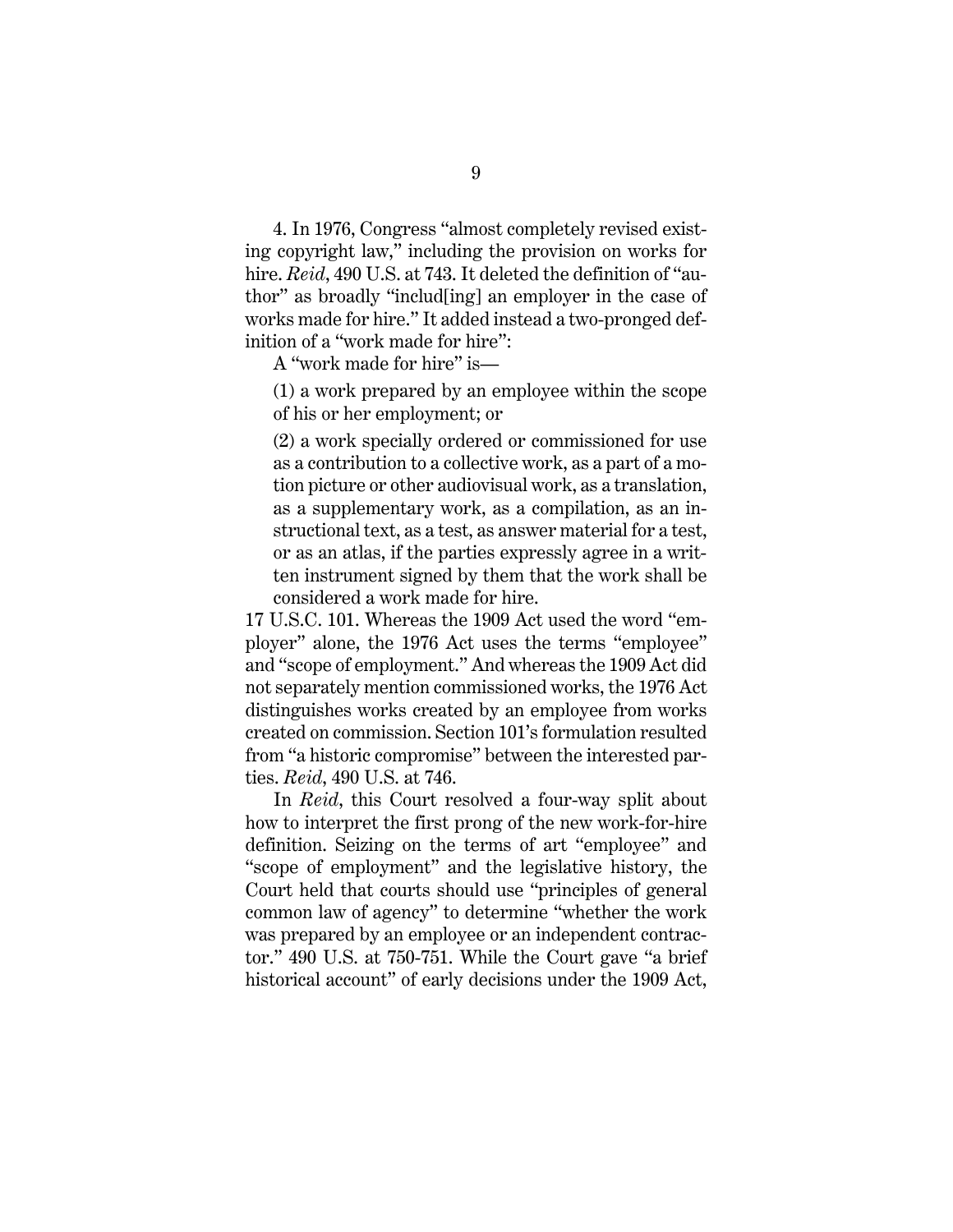<span id="page-20-0"></span>it did not address the meaning of "author" or "employer" in that statute. *Hogarth*, 342 F.3d at 162.

Courts have repeatedly rejected arguments that *Reid* overruled the instance-and-expense test under the 1909 Act. See Pet. App. 14a-15a (citing *Twentieth Century Fox*, 429 F.3d at 878; *Hogarth*, 342 F.3d at 162-163). Petitioners do not even purport to cite any decision that held otherwise in a case governed by the 1909 Act.

It is thus undisputed that for decades parties have dealt with works created under the 1909 Act with the expectation that the instance-and-expense test governs authorship.

#### **B. Facts And Procedural History**

1. In 1959, Milton Bradley Company's president asked Reuben Klamer, a toy developer with extensive industry contacts, to develop a product idea to commemorate the company's 1960 centennial. Pet. App. 2a-3a, 25a. Klamer agreed, and searched for inspiration in Milton Bradley's archive. He found a copy of the "Checkered Game of Life," created by Milton Bradley himself in 1860. Klamer developed the concept to update the Checkered Game of Life to reflect contemporary American society and values. *Id.* at 3a, 26a.

Klamer needed help refining his concept and "translating it into a prototype he could actually sell to Milton Bradley." *Id.* at 26a. He engaged one of his contacts, Bill Markham, who headed a firm named California Product Development ("CPD"). CPD employed two artists at the time, Grace Chambers and Leonard Israel, whose presence at CPD convinced Klamer to hire Markham's firm. *Ibid.*

Chambers and Israel testified that labor was divided. Klamer and Markham contributed "the big ideas," and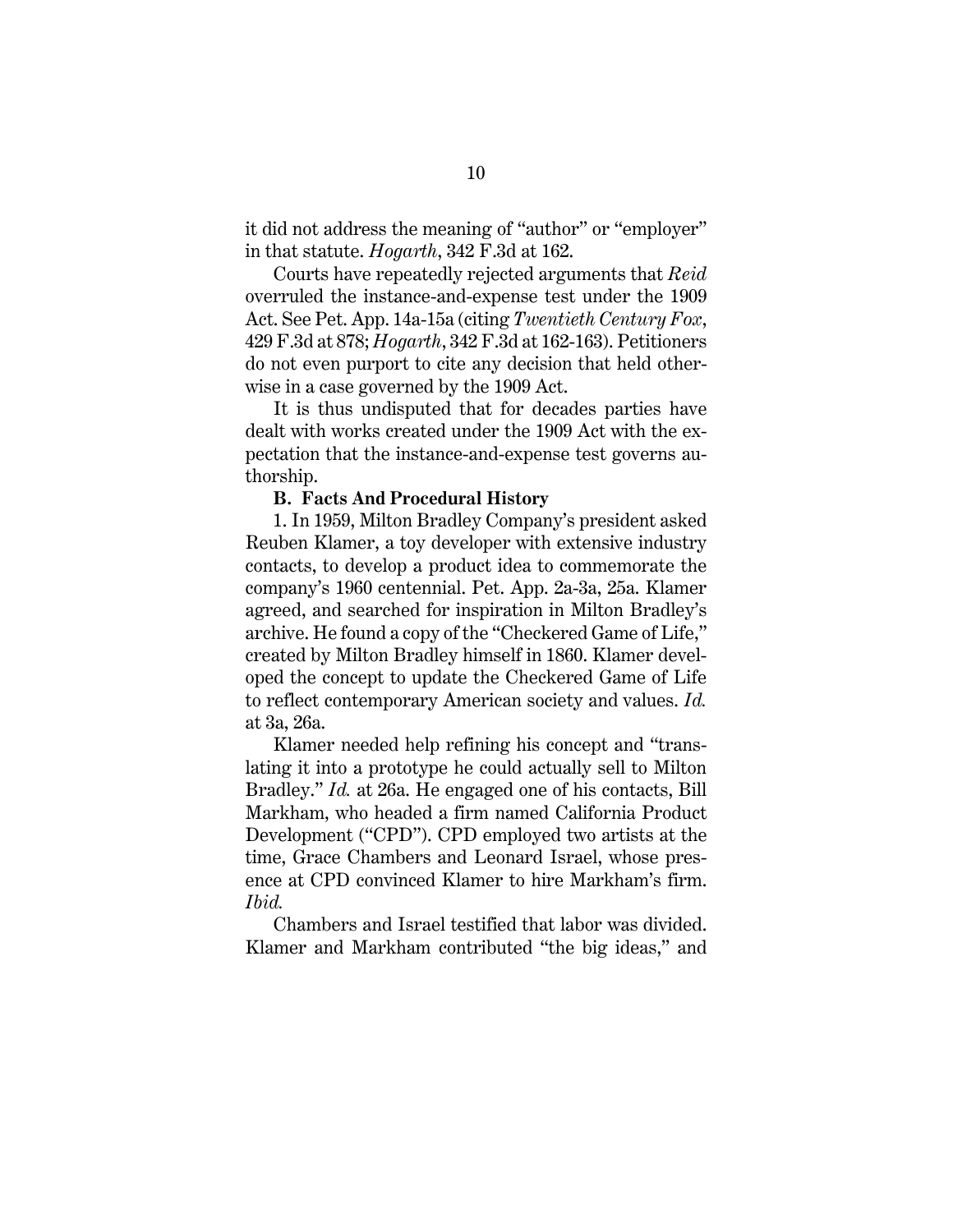Klamer visited CPD "once or twice a week during development to give real-time edits to Chambers and Israel." *Id.* at 27a-28a.

Chambers and Israel both testified that they, not Markham or Klamer, built the prototype. Chambers constructed most of the prototype's game board, while "[t]he art for the prototype's box cover was Israel's handiwork." *Id.* at 28a-29a. "As with the board, Markham had 'nothing to do' with the physical creation of the box cover." *Id.* at 29a. He was often handling other matters while "the prototype was taking physical form." *Ibid.* The prototype's rules "were a collective, iterative effort." *Ibid.* Chambers and Israel considered Klamer "the final arbiter of the prototype's look and feel." *Id.* at 39a.

In August 1959, Klamer presented the prototype to Milton Bradley executives. *Id.* at 29a. Also present was radio and television personality Art Linkletter, who had co-founded with Klamer a company called Link Research Corporation ("Link") to develop consumer products and market them using Linkletter's fame. Part of Klamer's pitch was that Linkletter could help market the game. The pitch worked, and Klamer mailed the prototype to Milton Bradley. *Id.* at 4a, 29a-30a.

Two agreements regarding rights to the game followed. The first was a license agreement between Link and Milton Bradley. It gave Milton Bradley the exclusive right to make and sell the game, which Link had "designed and constructed." *Id.* at 30a. It also allowed Milton Bradley to use Linkletter's name and image in promotions. In exchange, Link received a 6% royalty on game sales and a non-refundable \$5,000 advance. "Absent termination or breach, the agreement was to last as long as Milton Bradley marketed the [g]ame." *Ibid.*

The second was an assignment agreement between Link and Markham. It stated that, at the request of Link,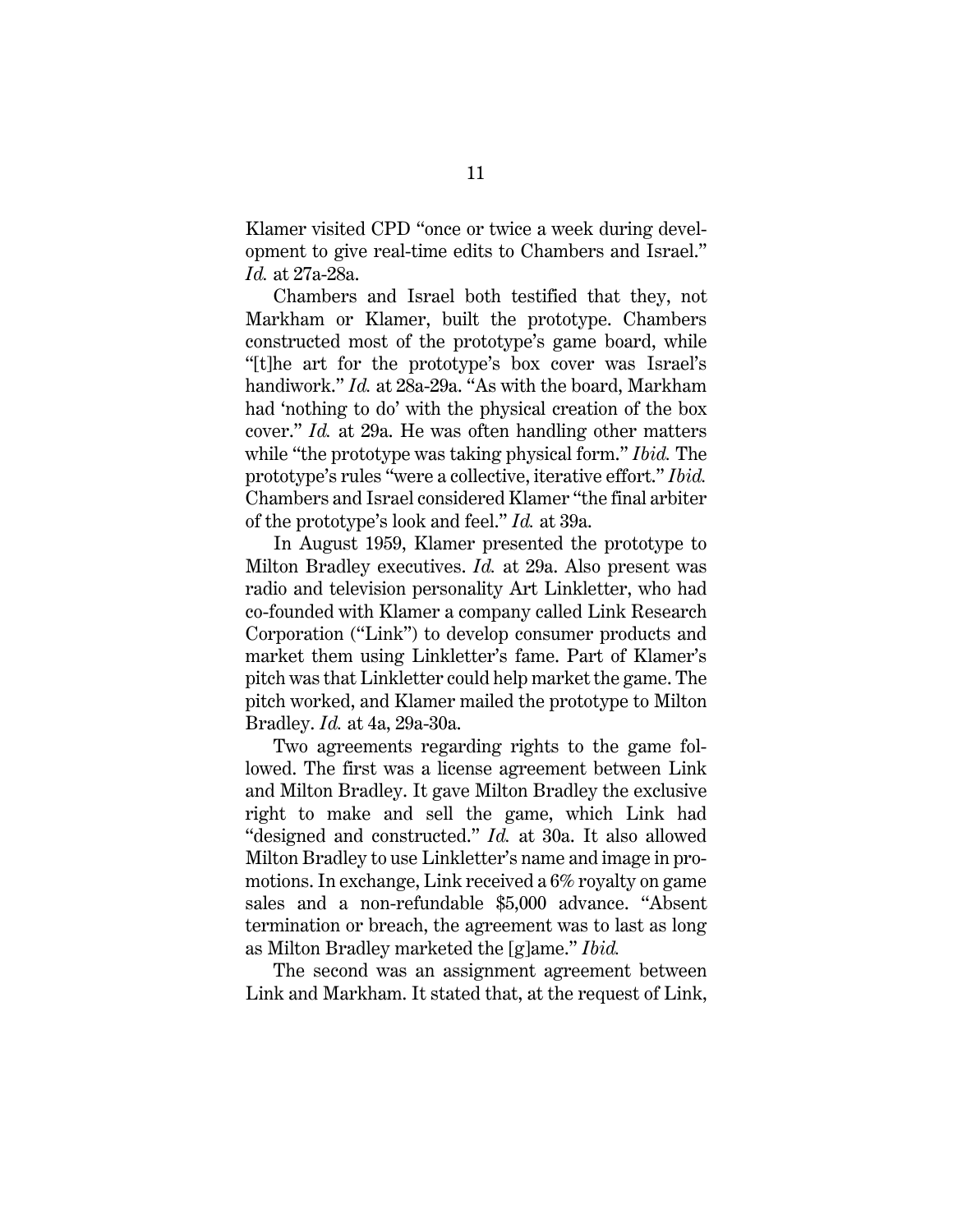Markham had "invented, designed[,] and developed" the game, and assigned to Link "all of [Markham's] right, title, and interest in and to" the game. *Id.* at 30a-31a. In exchange, Markham received 30% of Link's 6% royalty, including a \$773.05 non-refundable advance. *Id.* at 31a. Link also agreed to pay Markham the \$2,423.16 he spent producing the prototype, for which he had billed Link, and which included Chambers' and Israel's salaries. *Ibid.* Klamer paid Markham's bill, which he had promised would be his responsibility at the outset of the project, out of the \$5,000 Milton Bradley advance. *Ibid.* The assignment agreement required Link to notify Markham of any contemplated changes to the game so Markham could share his thoughts. "[T]he final decision regarding such changes," however, "rest[ed] with either LINK or [Milton Bradley]." *Ibid.*

Milton Bradley first published the game in early 1960. In December 1960, Milton Bradley applied to register copyrights in the game's board and rules, identifying itself as author. *Id.* at 32a. The same day, Link submitted a copyright application for the game's box, also identifying Milton Bradley as the author. The game "sold like crazy" and became an "instant classic." *Ibid.*

In the 1980s, Hasbro acquired Milton Bradley and the rights to the game. *Id.* at 5a. The game remains a moneymaker for Hasbro today. *Ibid.*

For decades following publication, however, Markham and Klamer repeatedly disputed who deserved credit for the game. Markham passed away in 1993. *Id.* at 5a-6a, 33a-35a. Klamer passed away in 2021.

2. Petitioners, Markham's successors-in-interest, filed the present action in 2015. Petitioners sought, among other relief, a declaration that they possess termination rights under Section 304(c) of the 1976 Copyright Act. Section 304(c) generally allows "author[s]" or, if deceased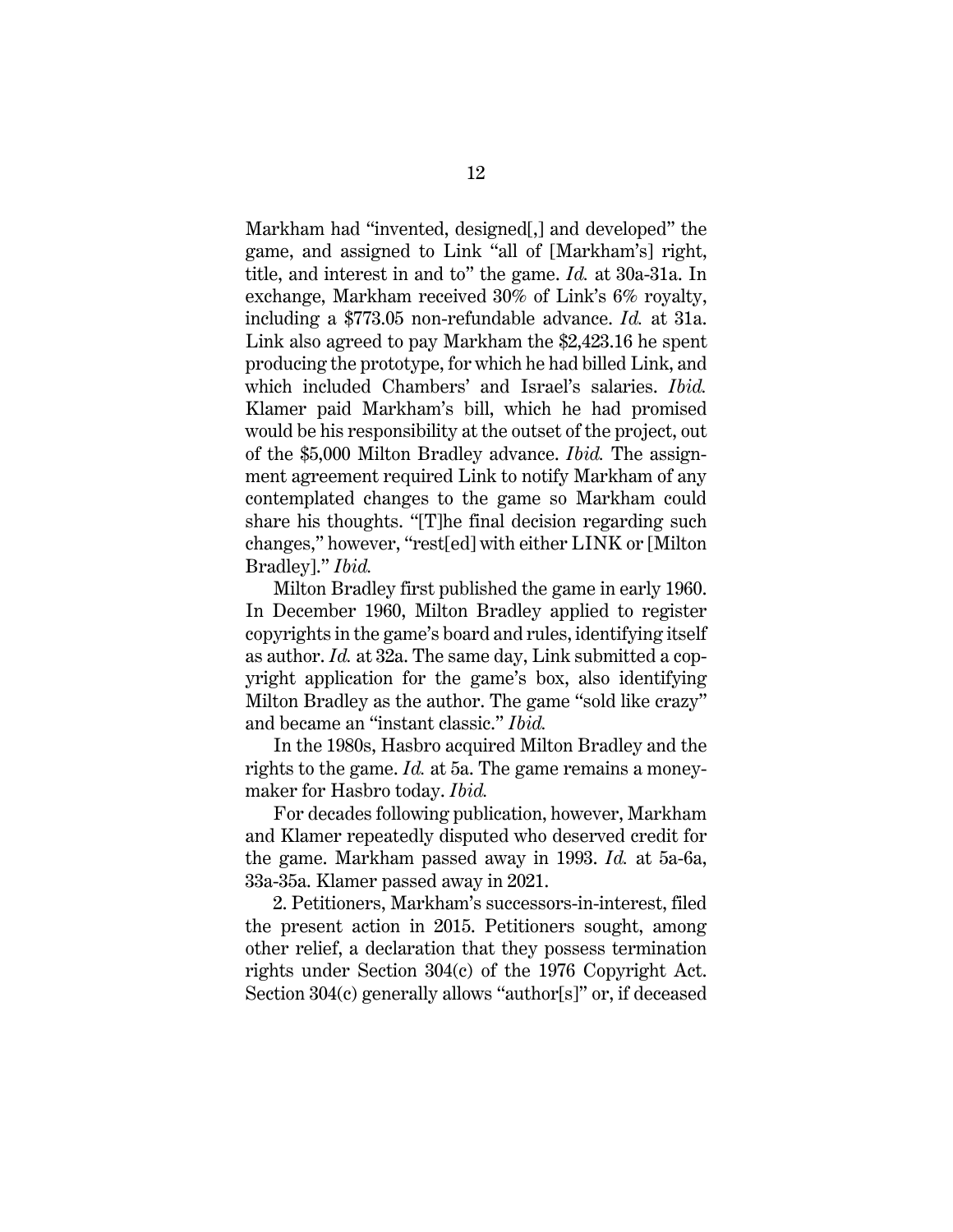<span id="page-23-2"></span><span id="page-23-1"></span>(as will usually be the case for works created under the 1909 Act), their heirs to terminate the transfer of a copyright after a certain amount of time. 17 U.S.C. 304(c)(1)- (3). A "work made for hire," however, is not eligible for termination rights. 17 U.S.C. 304(c). Petitioners hoped to cancel the assignment agreement and negotiate a new deal. Pet. App. 6a-7a. Because the game was created before the effective date of the 1976 Act, all parties agree that the 1909 Act's definition of "author" controls whether petitioners are entitled to termination rights under Section 304.

a. The district court conducted a bench trial focusing on whether the game was a work for hire. See Pet. App. 6a-7a. The court heard live testimony from Klamer, Chambers, and Israel. The court held that the game was a work for hire under the instance-and-expense test, and the presumption thus was that Klamer "was the prototype's author and entitled to its copyright ab initio." *Id.* at 7a, 25a, 42a-44a. The game was made at Klamer's instance because he "provided the impetus for, participated in, [and] had the power to supervise the creation of [the prototype]." *Id.* at 40a (alterations in original) (citation omitted). It was produced at his expense because he was responsible for the financial risk and cost. *Id.* at 40a-42a. The court also found that the prototype's physical creation "was done by Markham's erstwhile employees"— Chambers and Israel—along with Markham's wife and "unnamed parties hired by Markham to furnish finishing touches." *Id.* at 25a. The court thus entered judgment against petitioners on their claim for termination rights.

<span id="page-23-0"></span>b. The First Circuit affirmed. The court first rejected petitioners' "claim that the instance and expense test . . . is no longer applicable" after *Reid*. *Id.* at 10a. It explained that it was bound by *Forward* v. *Thorogood*, 985 F.2d 604 (1st Cir. 1993), which held that the instance-and-expense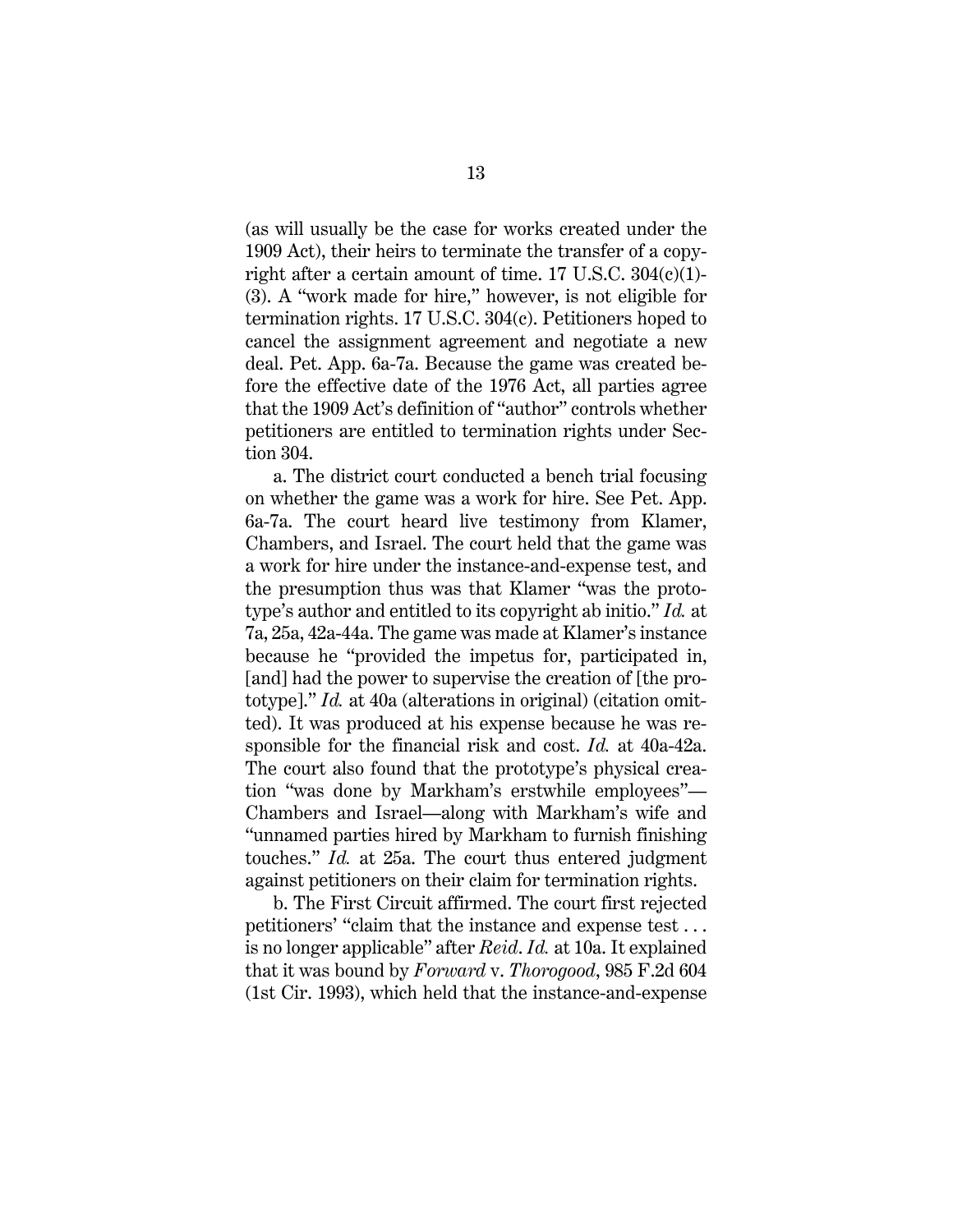<span id="page-24-1"></span>test applies to works governed by the 1909 Act. Pet. App. 11a-14a. Even if the panel had authority to abrogate *Forward*, however, it would not do so because "we are skeptical that the Supreme Court [in *Reid*], in construing the 1976 Act, casually and implicitly did away with a well-established test under a different Act." *Id.* at 14a. The panel noted that the Second and Ninth Circuits had held likewise. *Id.* at 14a-15a (citing *Twentieth Century Fox*, 429 F.3d at 878; *Hogarth*, 342 F.3d at 162-163).

Applying the instance-and-expense test, the First Circuit held that "the evidence amply supports the district court's finding that the game was created at Klamer's expense." Pet. App. 16a. And petitioners did not challenge the district court's finding that the game was created at Klamer's instance. See *id.* at 15a-16a.

Therefore, "Markham 'never owned the copyrights to assign,' and 'there are no rights the assignment of which his . . . heirs may now terminate.'" *Id.* at 21a (alterations in original) (citation omitted).

#### **REASONS FOR DENYING THE PETITION**

**I. LIKE EVERY OTHER CIRCUIT, THE DECISION BELOW HELD THAT THE INSTANCE-AND-EX-PENSE TEST GOVERNS WHETHER A COMMIS-SIONED WORK IS A WORK FOR HIRE UNDER THE 1909 ACT** 

<span id="page-24-0"></span>The First Circuit held that the term "author" in the 1909 Act includes a commissioning party that contracted to have a work created at its instance and expense. That interpretation is consistent with an unbroken line of authority dating back decades. Petitioners admit that the Second, Fifth, Seventh, and Ninth Circuits all agree. *E.g.*, Pet. 8-9. And district courts from other circuits have held likewise. See, *e.g.*, *Brumley* v. *Albert E. Brumley & Sons, Inc.*, No. 3:08-CV-1193, 2010 WL 1439972, at \*5 (M.D.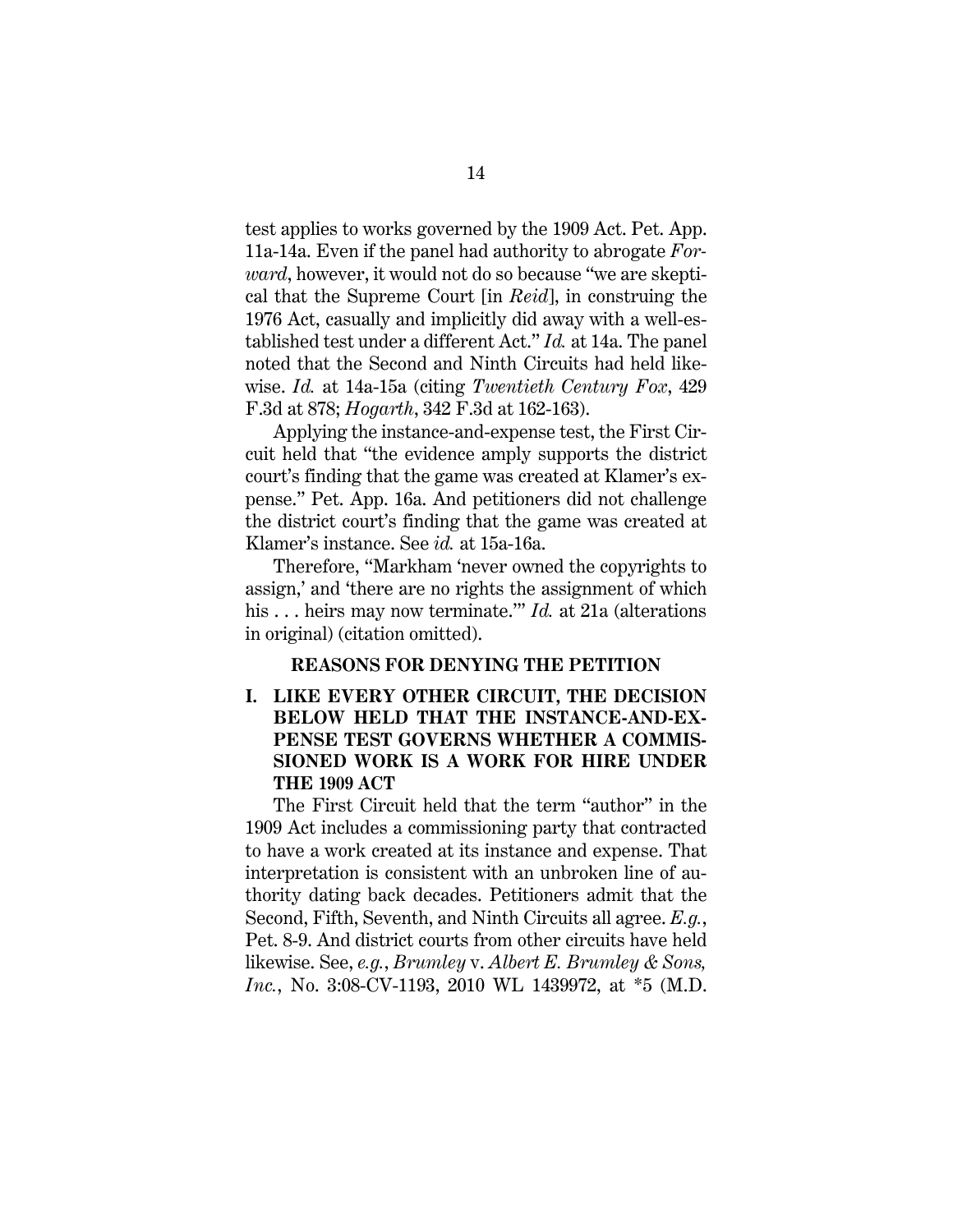<span id="page-25-4"></span><span id="page-25-1"></span>Tenn. Apr. 9, 2010); *Brevet Press, Inc.* v. *Fenn*, No. CIV. 06-4056-KES, 2007 WL 9773251, at \*5-6 (D.S.D. Sept. 17, 2007); *Philadelphia Orchestra Ass'n* v. *Walt Disney Co.*, 821 F. Supp. 341, 348 (E.D. Pa. 1993).

<span id="page-25-2"></span>In the face of that overwhelming, uniform caselaw, petitioners claim a conflict with a 30-year-old decision from the Eleventh Circuit. They say that *M.G.B. Homes* reached an "alternative holding" that the instance-and-expense test no longer governs the 1909 Act after *Reid*. Pet. 23-24. They are wrong twice over: the Eleventh Circuit's statement was plainly dicta, and it did not interpret the 1909 Act anyway.

First, the 1976 Act controlled the dispute. *M.G.B. Homes*, 903 F.2d at 1490 n.10. Any comments relating to the 1909 Act were thus dicta. See Pet. App. 15a.

<span id="page-25-3"></span><span id="page-25-0"></span>Second, *M.G.B. Homes* did not even include dicta rejecting the longstanding interpretation of the 1909 Act. The district court there had applied the instance-and-expense test to the 1976 Act, exactly as some other courts had before *Reid*. See 903 F.2d at 1490; see, *e.g.*, *Reid*, 490 U.S. at 738-739; *Aldon Accessories Ltd.* v. *Spiegel, Inc.*, 738 F.2d 548, 552 (2d Cir. 1984); *Peregrine* v. *Lauren Corp.*, 601 F. Supp. 828, 829 (D. Colo. 1985). The Eleventh Circuit ruled that that was error "because (i) [its instanceand-expense precedent] was overruled by the amendments to the Copyright Act in 1976 and (ii) its rationale was rejected by [*Reid*], which defined the 'work for hire' doctrine *under the 1976 Act*." *M.G.B. Homes*, 903 F.2d at 1490-1491 (footnotes omitted) (emphasis added).

Petitioners say that point "(ii)" was "an independent reason why the circuit's 1909 Act precedent was abrogated." Pet. 24. But they mischaracterize that point in omitting the final clause from their quotation. Pet. 23-24. The court wrote that *Reid* defined works for hire "*under the 1976 Act*," not the 1909 Act. And, again, the Eleventh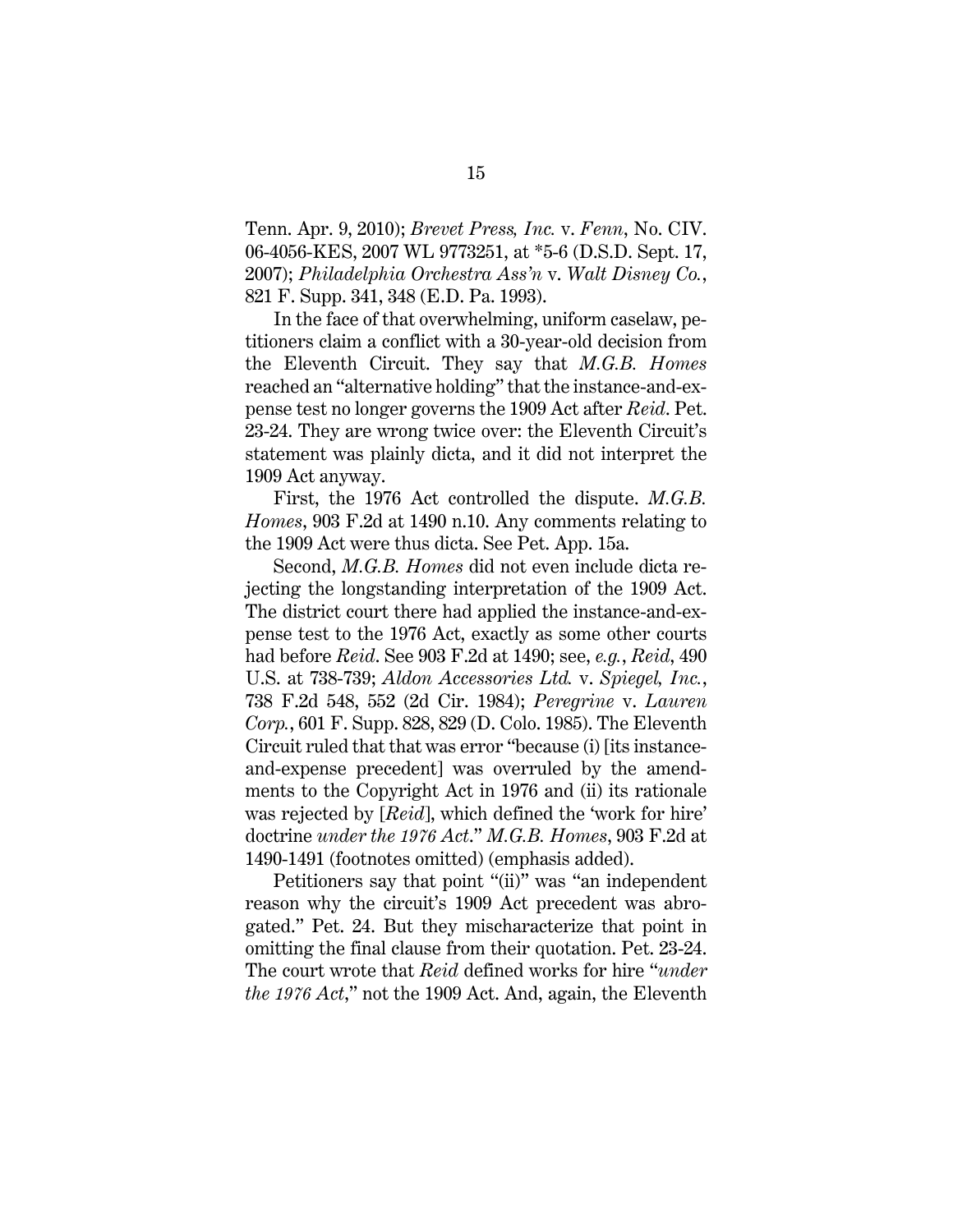Circuit had no reason to address the 1909 Act's definition. The reason the court mentioned *both* the 1976 amendments *and Reid* is because some courts, like the district court there, had viewed the 1976 amendments as incorporating the instance-and-expense test. That was the precise conflict that *Reid* resolved; the Eleventh Circuit thus needed *Reid* to establish the 1976 Act's meaning. Petitioners' view of *M.G.B. Homes* is baseless.

<span id="page-26-2"></span><span id="page-26-0"></span>Indeed, petitioners' counsel's firm previously told this Court that *M.G.B. Homes agrees* with the other circuits. See Pet. 19, No. 05-1259, *Dastar Corp.* v. *Random House, Inc.* (U.S. filed Mar. 28, 2006). And in the 30 years that *M.G.B. Homes* has been on the books, there does not appear to be a single case citing it for the proposition petitioners claim.

Even if petitioners were right about *M.G.B. Homes*, petitioners themselves make clear that the conflict would have no practical significance. They explain that most copyright cases arise in the Second and Ninth Circuits, which agree on this issue. Pet. 26. And to the extent other courts might weigh in, they will "routinely adopt the Second and Ninth Circuits' copyright precedents as their own." Pet. 26-27. It is revealing that petitioners have cited zero cases that apply their interpretation of the 1909 Act to a dispute governed by that act.

There is no inconsistency that warrants this Court's intervention. Uniform interpretation of a federal statute is already here.

### **II. THAT SETTLED INTERPRETATION OF THE 1909 ACT IS CORRECT AND DOES NOT CONFLICT WITH** *REID*

<span id="page-26-1"></span>The 1909 Act provides that "the word 'author' shall include an employer in the case of works made for hire." 35 Stat. at 1088. Petitioners contend that by using the word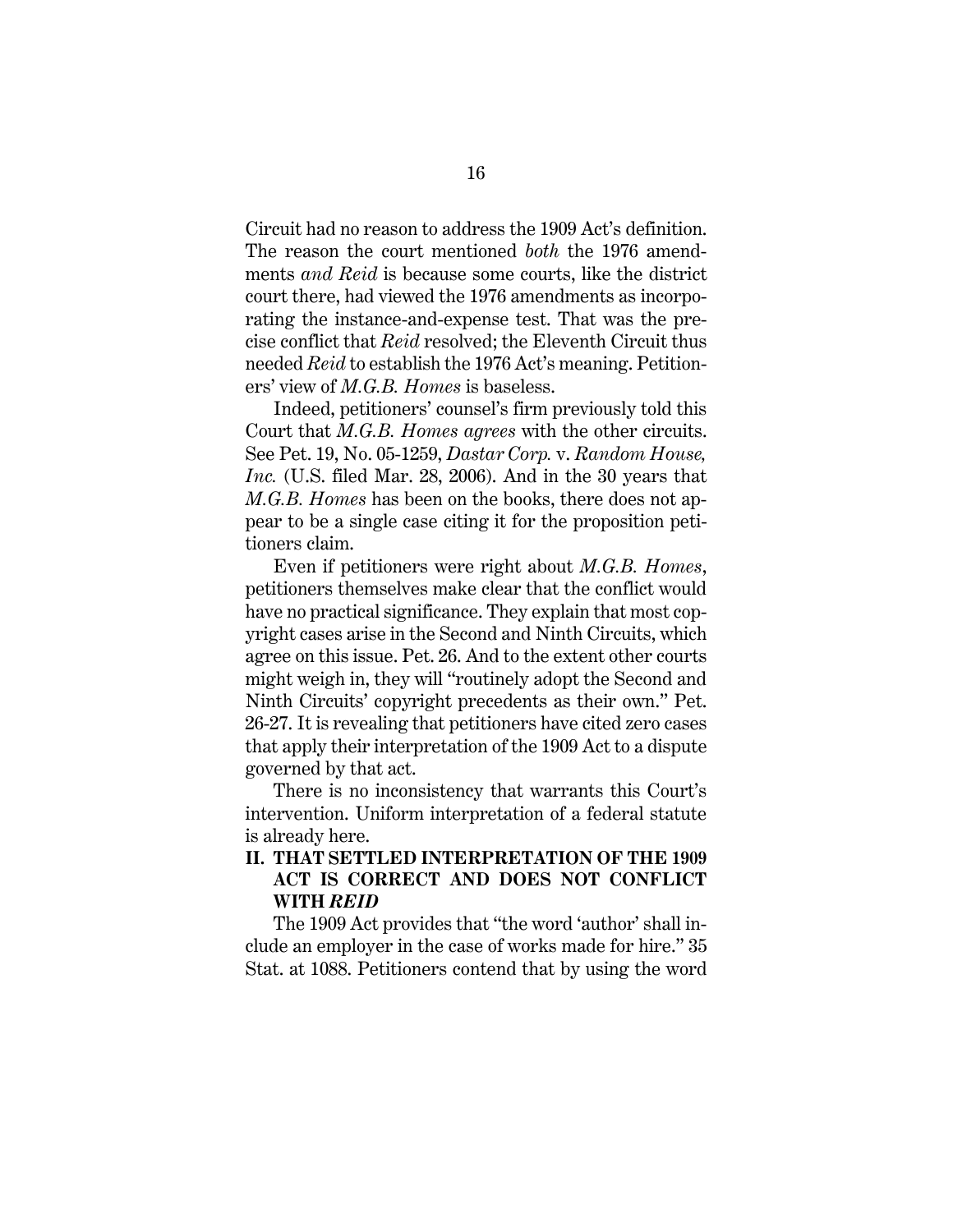"employer," Congress limited this definition to works created within the scope of a common-law employer/employee relationship. *E.g.*, Pet. 16, 19. Petitioners make little effort to defend that interpretation with the usual statutory-construction tools. Instead they say that *Reid*'s analysis of starkly distinct statutory text controls the issue. Petitioners are wrong about the 1909 Act and wrong about *Reid*.

A. 1. Petitioners' argument falters on the text. They overlook the "fundamental canon of statutory construction that words generally should be interpreted as taking their ordinary meaning at the time Congress enacted the statute." *New Prime*, 139 S. Ct. at 539 (cleaned up). Whatever the meaning of "employer" today or "employee" in 1976, in 1909 "employer" was widely understood to include those who hired independent contractors as well as employees.

In *New Prime*, this Court rejected an argument nearly identical to petitioners' here. The question in that case was whether the term "contracts of employment" in the Federal Arbitration Act of 1925 included only employer-employee relationships or also extended to independent contractors. *Id.* at 536, 538-539. Although today the term "might call to mind only agreements between employers and employees," that "modern intuition isn't easily squared with evidence of the term's meaning at the time of the Act's adoption in 1925." *Id.* at 539. "At that time," the term "meant nothing more than an agreement to perform work." *Ibid.* The supporting evidence includes dictionaries and legal authorities, both of which showed that "employment" covered independent contractors. *Id.* at 539-540.

Like petitioners, the losing party in *New Prime* elided the difference between the terms "employee" and "em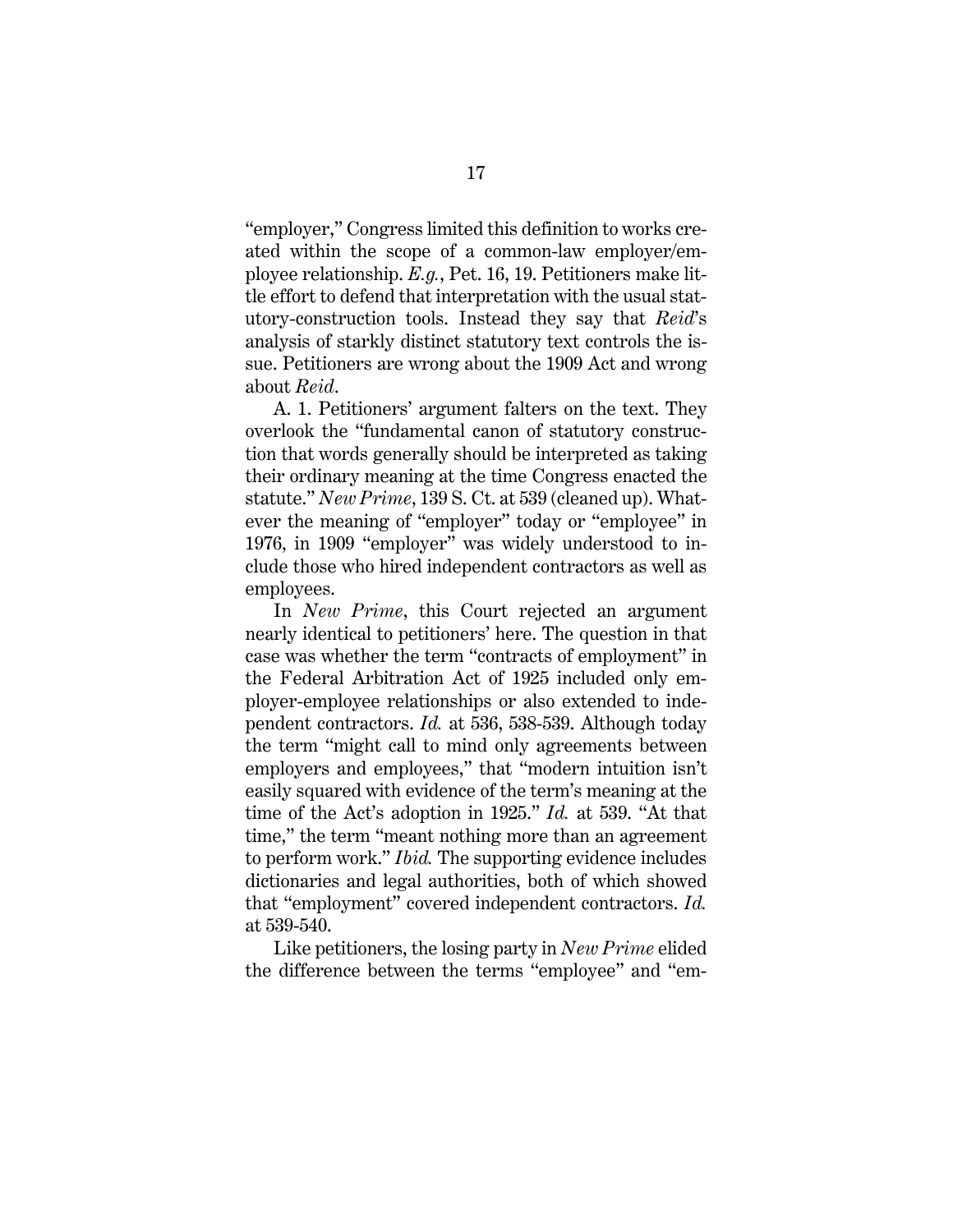ployment." *Id.* at 541-542. "[W]hatever the word 'employee' may have meant [in 1925], and however it may have later influenced the meaning of 'employment,' the evidence before us remains that, as dominantly understood in 1925, a contract of *employment* did not necessarily imply the existence of an employer-employee or master-servant relationship." *Id.* at 542 (emphasis in original).

*New Prime* all but forecloses petitioners' position. Even if "employee" would have fit petitioners' interpretation, Congress used a different term in the 1909 Act. Whereas "employee" is a specific type of worker, the term "employer," like "employment," refers to a person who hires either employees or independent contractors.

<span id="page-28-4"></span><span id="page-28-3"></span><span id="page-28-2"></span><span id="page-28-1"></span><span id="page-28-0"></span>Authorities around the time of the 1909 Act's passage regularly used "employer" in that broader sense. See, *e.g.*, *St. Paul Water Co.* v. *Ware*, 83 U.S. 566, 576 (1872) ("if the contractor does the thing which he is employed to do the employer is as responsible for the thing as if he had done it himself"); *Robbins* v. *City of Chicago*, 71 U.S. 657, 666- 667 (1866) ("[I]f a person in the exercise of his rights as a private individual . . . employs a contractor to do work, and the latter is guilty of negligence in doing it, the contractor and not the employer is liable. . . . [T]he more completely the execution of [the work], and the manner of doing it, are placed by the employer in the hands of skilful and independent contractors, the more fully has he performed his duty to the public."); *Middleton* v. *P. Sanford Ross, Inc.*, 213 F. 6, 10 (5th Cir. 1914) ("the employer of the independent contractor"); *Pierson* v. *Chicago, R.I. & P. Ry. Co.*, 170 F. 271, 274 (8th Cir. 1909) ("An independent contractor is one who renders service in the course of an occupation representing the will of his employer only as to the result of his work . . . ."); *The Indrani*, 101 F. 596,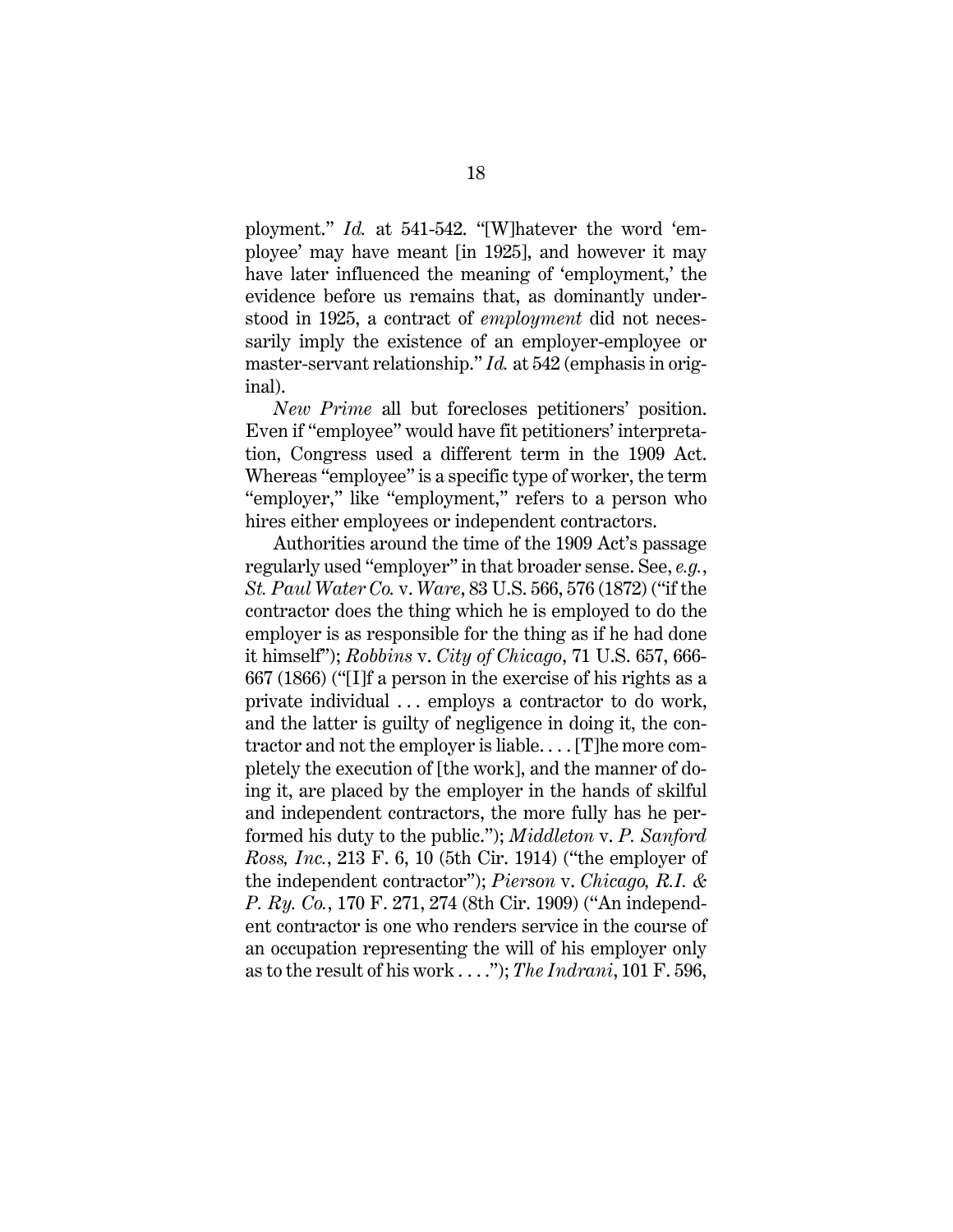<span id="page-29-6"></span><span id="page-29-2"></span><span id="page-29-1"></span><span id="page-29-0"></span>598 (4th Cir. 1900) ("If an independent contractor is employed to do a lawful act, and in the course of the work does some casual act of negligence, the common employer is not answerable."); *Schmidlin* v. *Alta Planning Mill Co.*, 150 P. 983, 984 (Cal. 1915) ("the general rule that exonerates the employer of an independent contractor"); *Larsen* v. *Home Tel. Co. of Detroit*, 129 N.W. 894, 897 (Mich. 1911) (distinguishing "the relation of master and servant" from "that of independent contractor and employer"); *McHarge* v. *M.M. Newcomer & Co.*, 100 S.W. 700, 701 (Tenn. 1907) (discussing "the relation of employer and independent contractor"); Restatement (First) of Torts § 409 (1934) (chapter titled "Liability of an Employer of an Independent Contractor": "Except as stated in §§ 410 to 429, the employer of an independent contractor is not subject to liability for bodily harm caused to another by a tortious act or omission of the contractor or his servants."); Restatement (First) of Agency § 2 cmt. b (1933) ("[T]he term 'independent contractor' is used to indicate all persons for whose conduct, aside from their use of words, the employer is not responsible."); *General Discussion of the Nature of the Relationship of Employer and Independent Contractor*, 19 A.L.R. 226 (1922); *Independent Contractors*, 13 *Cal. Jurisprudence: A Complete Statement of the Law and Practice of the State of California* 1011, 1018 (William M. McKinney ed., 1923) (distinguishing between relation "of master and servant or that of employer and contractor"); 1 Seymour D. Thompson, *Commentaries on the Law of Negligence* § 622 (1901); cf. Varmer, *supra*, at 141 ("If the employment-for-hire rule is not to extend to works created on commission at a fixed fee, the definition might further specify 'employment on a salary basis.'").

<span id="page-29-8"></span><span id="page-29-7"></span><span id="page-29-5"></span><span id="page-29-4"></span><span id="page-29-3"></span>Dictionaries from the early 1900s reflect that broad usage. See, *e.g.*, *Webster's New International Dictionary*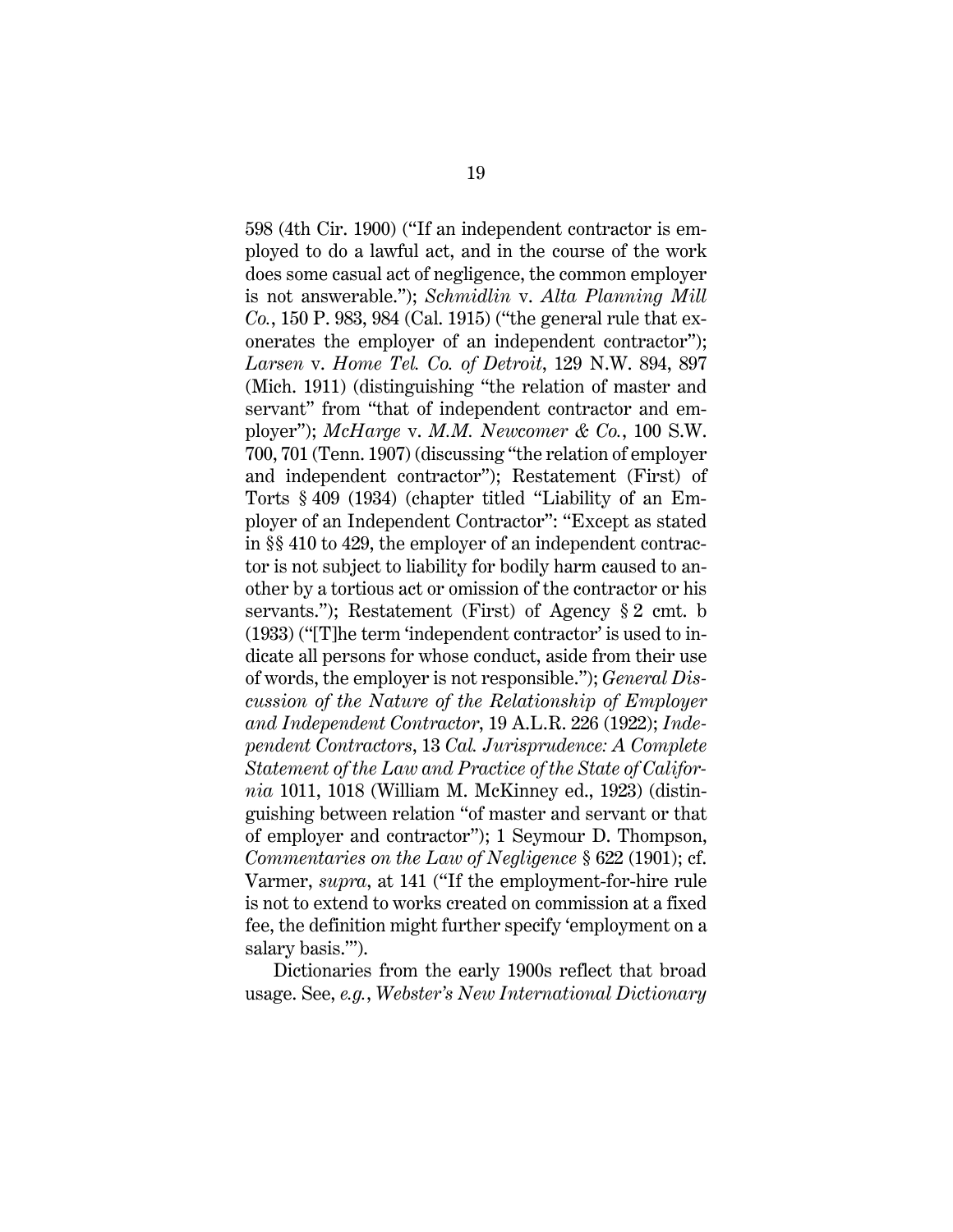<span id="page-30-2"></span>718 (1911) (defining "employer" as "one who employs another," and defining "employ" to include "To make use of the services of; to have or keep at work; to give employ-ment to, to intrust with some duty or behest");<sup>[3](#page-30-4)</sup> *Black's Law Dictionary* 422, 616 (2d ed. 1910) (defining employer to include "[o]ne who employs the services of others"; and "independent contractor" as "one who, exercising an independent employment, contracts to do a piece of work according to his own methods and without being subject to the control of his employer"); 3 James A.H. Murray, *A New English Dictionary of Historical Principles* 129-130  $(1897).<sup>4</sup>$  $(1897).<sup>4</sup>$  $(1897).<sup>4</sup>$ 

<span id="page-30-3"></span><span id="page-30-1"></span><span id="page-30-0"></span>2. It makes sense that Congress used the broader term "employer" because pre-1909 cases sometimes placed copyright ownership in the employer of an independent contractor. See, *e.g.*, *Dielman*, 102 F. at 894; *Lawrence*, 15 F. Cas. at 50-51; cf. Varmer, *supra*, at 130 ("The cases which have settled problems of copyright ownership in works made on commission have generally involved portrait or group photographs. Certain principles were developed for this type of work long before the 1909 act."); Ringer, *supra*, at 142 ("work made for hire' probably applies to some commissioned works") (citing Varmer).

Congress would have understood, for instance, that an "author" would include "[a]ny person who employs a photographer to make a photographic portrait," even though

<span id="page-30-4"></span><sup>3</sup> *Webster's* gives as an example of "employ": "to *employ* an expert accountant"—*i.e.*, a type of worker who would often be an independent contractor, cf. *New Prime*, 139 S. Ct. at 540 n.5.

<span id="page-30-5"></span><sup>&</sup>lt;sup>4</sup> It is no matter that *Black's* second definition of "employer" is "one for whom employees work and who pays their wages or salaries." No one disputes that a person who employs a salaried worker is an "employer." See *New Prime*, 139 S. Ct. at 542.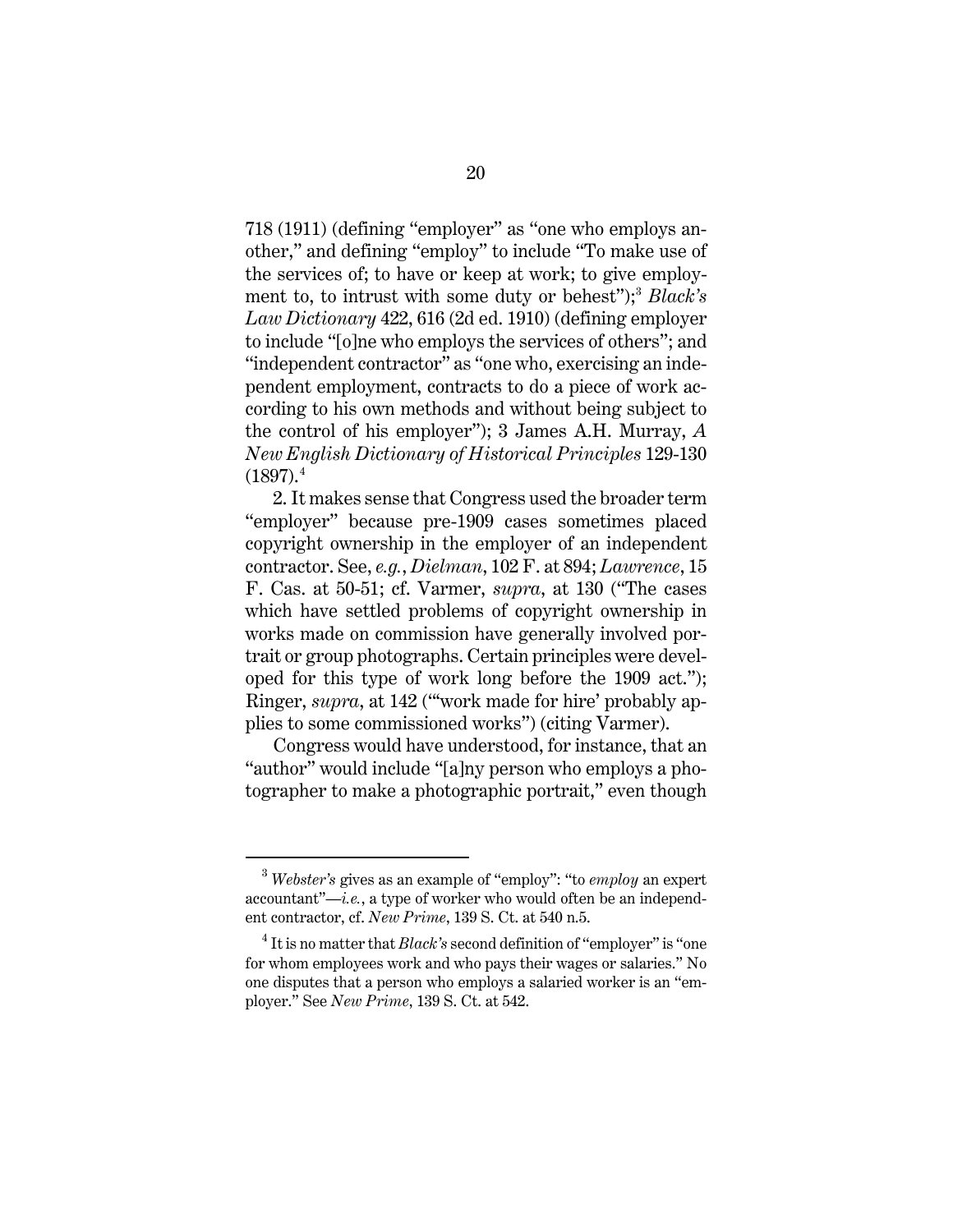that person would be an independent contractor in petitioners' view. Varmer, *supra*, at 128; see Ringer, *supra*, at 138 (explaining that drafters of the 1909 Act "criticized as too limitative" confining "author" to salaried employees because it would not cover portraitists). And there is no basis in the 1909 Act for distinguishing between different types of works. Cf. Varmer, *supra*, at 142 ("the policy considerations regarding the ownership of copyright in commissioned works are in many ways similar to those with respect to works made in the course of employment"), 151.

<span id="page-31-4"></span><span id="page-31-3"></span><span id="page-31-2"></span><span id="page-31-1"></span><span id="page-31-0"></span>The instance-and-expense test derives from the early cases. The Ninth Circuit in *Lin-Brook* cited, among other decisions, *Dielman* and *Grant* v. *Kellogg Co.*, 58 F. Supp. 48 (S.D.N.Y. 1944). See 352 F.2d at 300. Although *Grant*  did not use the phrase "instance and expense," it invoked that reasoning: The work's "idea and theme were" from the commissioning party, which also "spent large sums of money" on the contractor's effort. 58 F. Supp. at 53. Similarly, *Brattleboro* cited *Lumiere* v. *Robertson-Cole Distributing Corp.*, 280 F. 550 (2d Cir. 1922), which explained that, "[w]here a photographer takes photographs of a person, who goes or is sent to the photographer in the usual course, the photographer is paid for the photographs and his services in taking the photographs, the right of copyright is in the sitter, or in the person sending the sitter to be photographed, and it is not in the photographer." 280 F. at 552-553; see Varmer, *supra*, at 130. There the photographs "were taken at the instance of the [commissioning party], and for pay received." *Lumiere*, 280 F. at 553.

Viewing the commissioning party as the employer in these circumstances represents a sensible interpretation of the interplay between the broad terms "author," "employer," and "works made for hire." By contrast, restricting "employer" to master-servant relationships would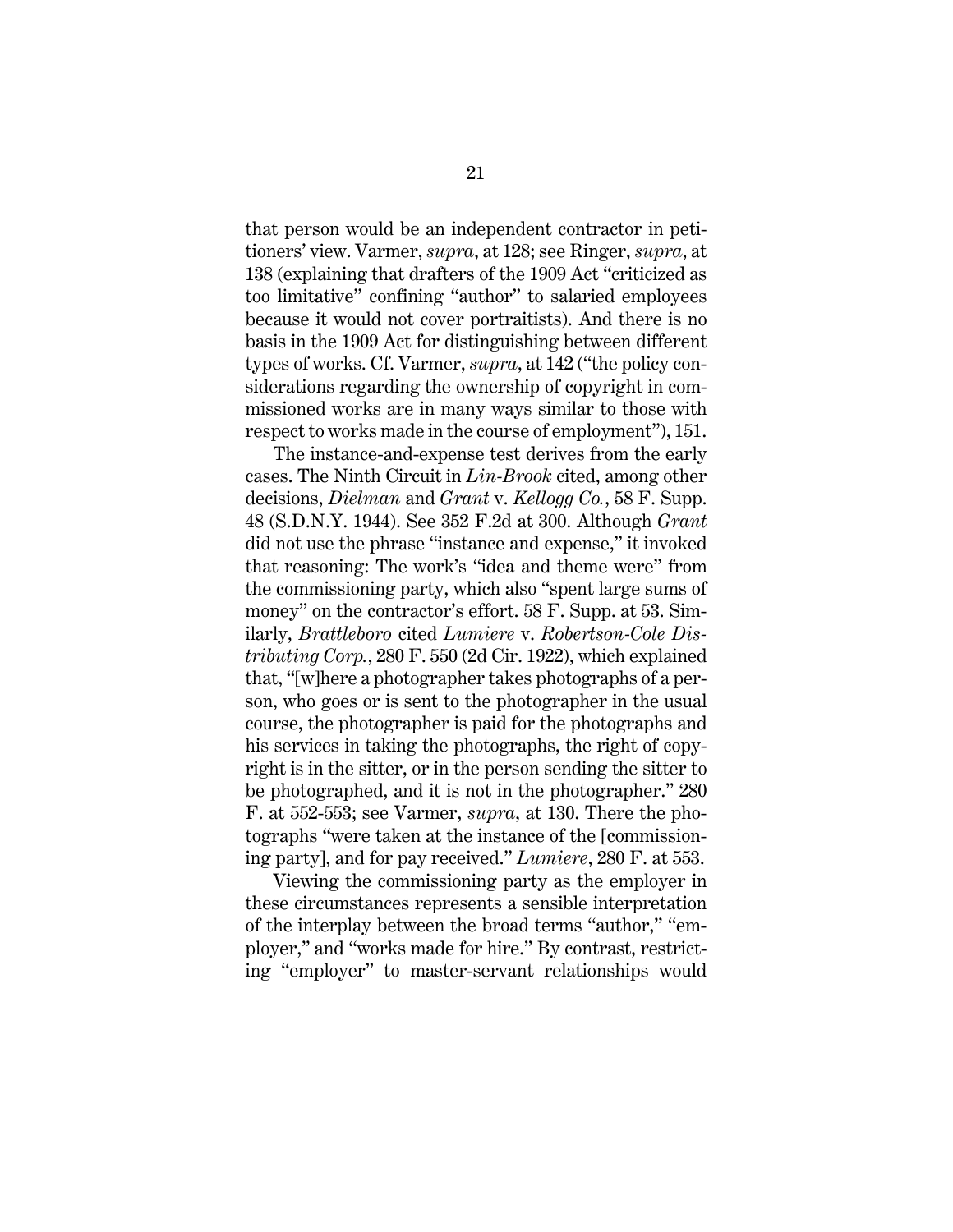necessarily exclude arrangements that were understood to vest copyright ownership in the hiring party.

<span id="page-32-2"></span><span id="page-32-1"></span>The instance-and-expense test also advances the copyright statute's "primary" purpose in encouraging creation for the public's benefit. *Sony Corp. of Am.* v. *Universal City Studios, Inc.*, 464 U.S. 417, 429 (1984) (quoting *United States* v. *Paramount Pictures*, 334 U.S. 131, 158 (1948)); see *N.Y. Times Co.* v. *Tasini*, 533 U.S. 483, 495 n.3 (2001) (noting that the 1976 Act broke a "two-hundredyear-old tradition" that favored patrons). "In the work for hire context, the law directs its incentives towards the person who initiates, funds and guides the creative activity, namely, the employer, but for whose patronage the creative work would never have been made." *Estate of Hogarth* v. *Edgar Rice Burroughs, Inc.*, No. 00-Civ.- 9569(DLC), 2002 WL 398696, at \*19 (S.D.N.Y. Mar. 15, 2002), aff'd, 342 F.3d 149 (2d Cir. 2003).

<span id="page-32-6"></span><span id="page-32-5"></span><span id="page-32-0"></span>3. While the courts of appeals have consistently employed the instance-and-expense test for the past fiftyplus years, Congress has repeatedly amended the copyright statutes without altering that interpretation. See, *e.g.*, Work Made for Hire and Copyright Corrections Act of 2000, Pub. L. No. 106-379, 114 Stat. 1444; Sonny Bono Copyright Term Extension Act of 1998, Pub. L. No. 105- 298 § 102, 112 Stat. 2827; Copyright Amendments Act of 1992, Pub. L. No. 102-307 § 102, 106 Stat. 264. That further supports the First Circuit's decision here. See, *e.g.*, *Tex. Dep't of Housing & Community Affairs* v. *Inclusive Communities Project, Inc.*, 576 U.S. 519, 536-537 (2015).

<span id="page-32-4"></span><span id="page-32-3"></span>B. To support their interpretation of "employer," petitioners say that *Reid* did all the work for them, limiting the interpretation of the 1909 Act to the same as the 1976 Act, *i.e.*, works created within the scope of an employer/employee relationship. They misconstrue *Reid* at every level.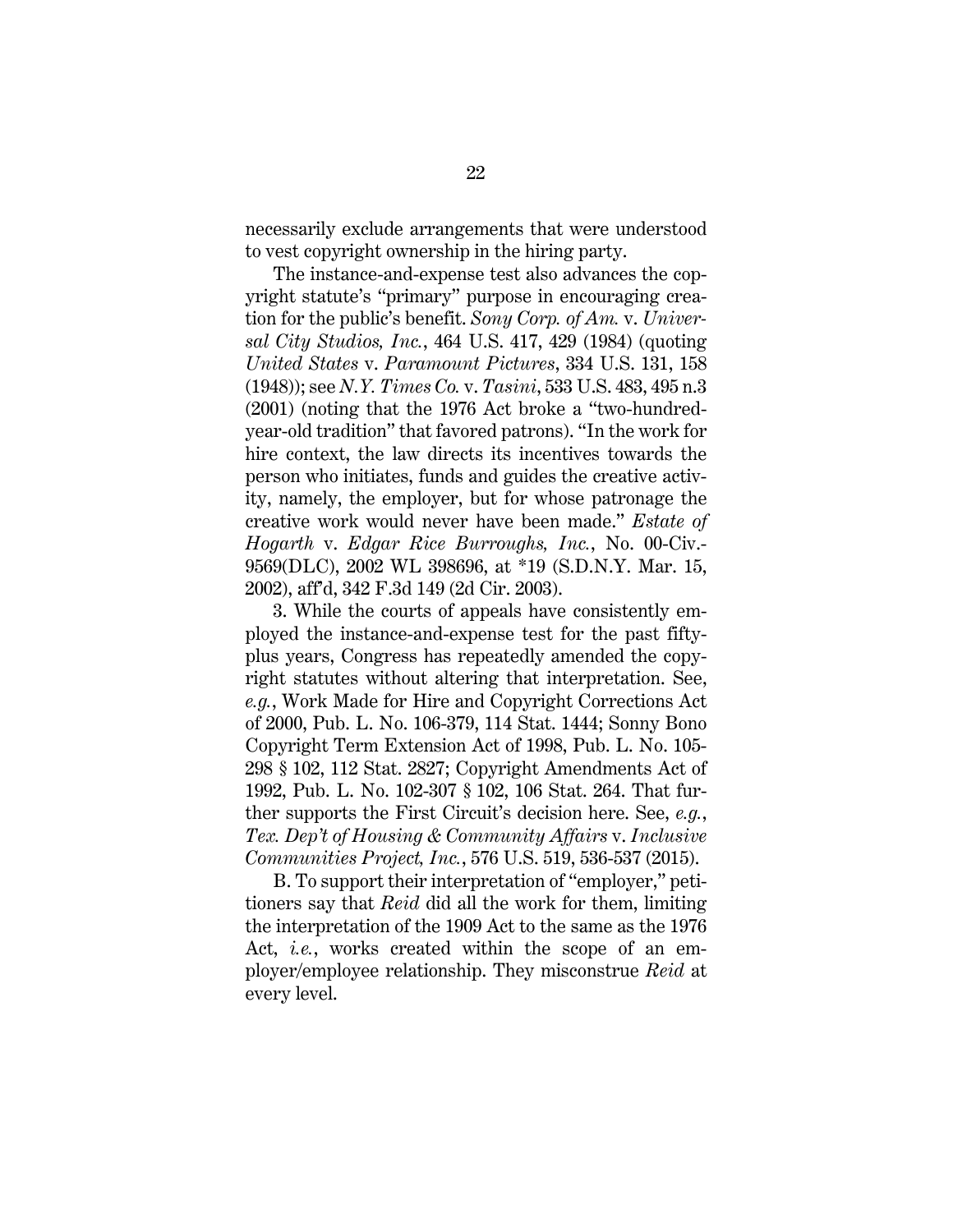*Reid* resolved a circuit split on the meaning of the 1976 Act, so its analysis focused on illuminating what Congress intended in 1976. The Court's interpretation turned on factors that have no bearing on the 1909 Act's meaning: the 1976 Act's unique "language, structure, and legislative history." 490 U.S. at 750.

<span id="page-33-0"></span>As to language, Congress did not use the word "employer" at all. It instead paired the distinct terms "employee" and "scope of employment": "a work prepared by an employee within the scope of his or her employment." 17 U.S.C. 101(1). By 1976 those terms had "accumulated settled meaning . . . under the common law." 490 U.S. at 739 (alteration in original). As the Court explained, "scope of employment" is "a widely used term of art in agency law." *Id.* at 740. But the same cannot be said for the word "employer," especially not in 1909. See *supra* pp. 18-20. The fact that *Reid* did not examine any evidence of how authorities used "employer" in 1909 speaks volumes.

As to structure, the 1976 Act explicitly distinguished employee-created works from commissioned works: "Section 101 plainly creates two distinct ways in which a work can be deemed for hire: one for works prepared by employees, the other for those specially ordered or commissioned works which fall within one of the nine enumerated categories and are the subject of a written agreement." *Reid*, 490 U.S. at 741. Accordingly, construing the first category to include some commissioned works "would mean that many works that could satisfy § 101(2) would already have been deemed works for hire under § 101(1)." *Ibid.* The 1909 Act, by contrast, lacks that statutory "dichotomy" (*ibid.*) and does not enumerate any categories of works.

As to legislative history, the 1976 Act "was the product of two decades of negotiation" and "compromise." *Id.* at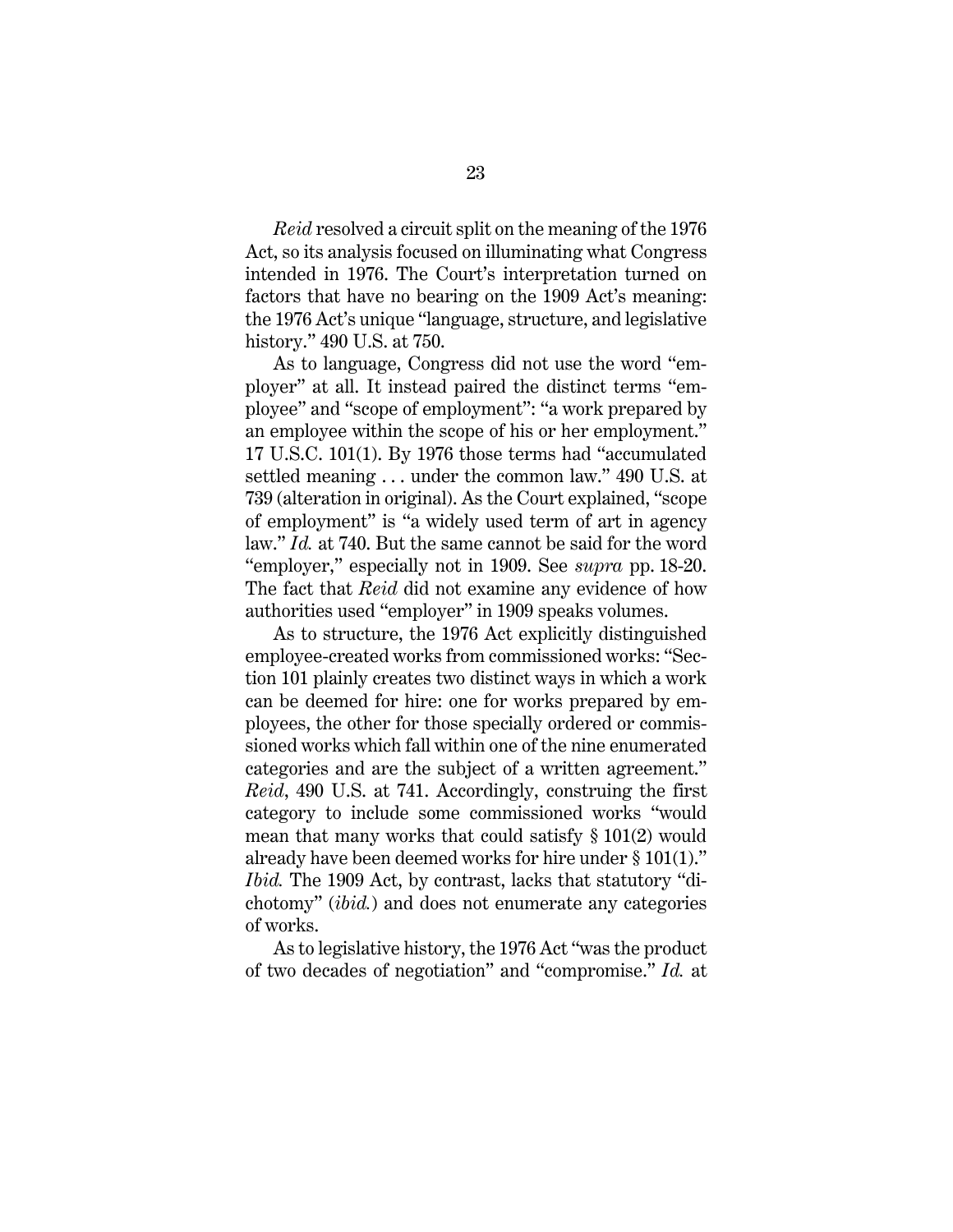743. Needless to say, discussions in the mid-20th-century cannot inform statutory drafting from fifty years earlier.

It is therefore flatly untrue that "[t]he textual question under the 1909 Act is materially identical to the one" in *Reid*. Pet. 19. Petitioners' effort to justify that assertion mischaracterizes *Reid*. They contend that "*Reid* held that both terms—employer and employee—must be understood to refer to a traditional, common law employment relationship." Pet. 19 (citing *Reid*, 490 U.S. at 739-743, 751). *Reid* said nothing of the sort. The 1976 Act's definition does not even use the word "employer." Tellingly, the cited pages of *Reid* offer a gloss on the term "employer" only once: *"[W]hen we have concluded* that Congress intended terms such as 'employee,' 'employer,' and 'scope of employment' to be understood in light of agency law, we have relied on the general common law of agency, rather than on the law of any particular State, to give meaning to these terms." 490 U.S. at 740 (emphasis added). But that statement assumes a hypothetical case where "employer" has already been interpreted to incorporate agency law; it does not say that "employer" "must be understood" (Pet. 19) to incorporate agency law.

And *Reid* did not examine any of the textual evidence discussed above about the meaning of the distinct term "employer" in 1909. *Supra* pp. 18-22. The fact that the Court did not examine that evidence should be unsurprising, for the meaning of "employer" in 1909 was not at issue.

Petitioners are thus also wrong to declare that *Reid*  "directly addressed the meaning of the 1909 Act" in describing early cases interpreting the 1909 Act. Pet. 19 (citing 490 U.S. at 743-744, 748-749). The Court reviewed those cases to determine what Congress would have understood when crafting the 1976 Act's work-for-hire definition. See 490 U.S. at 749 ("Congress certainly could not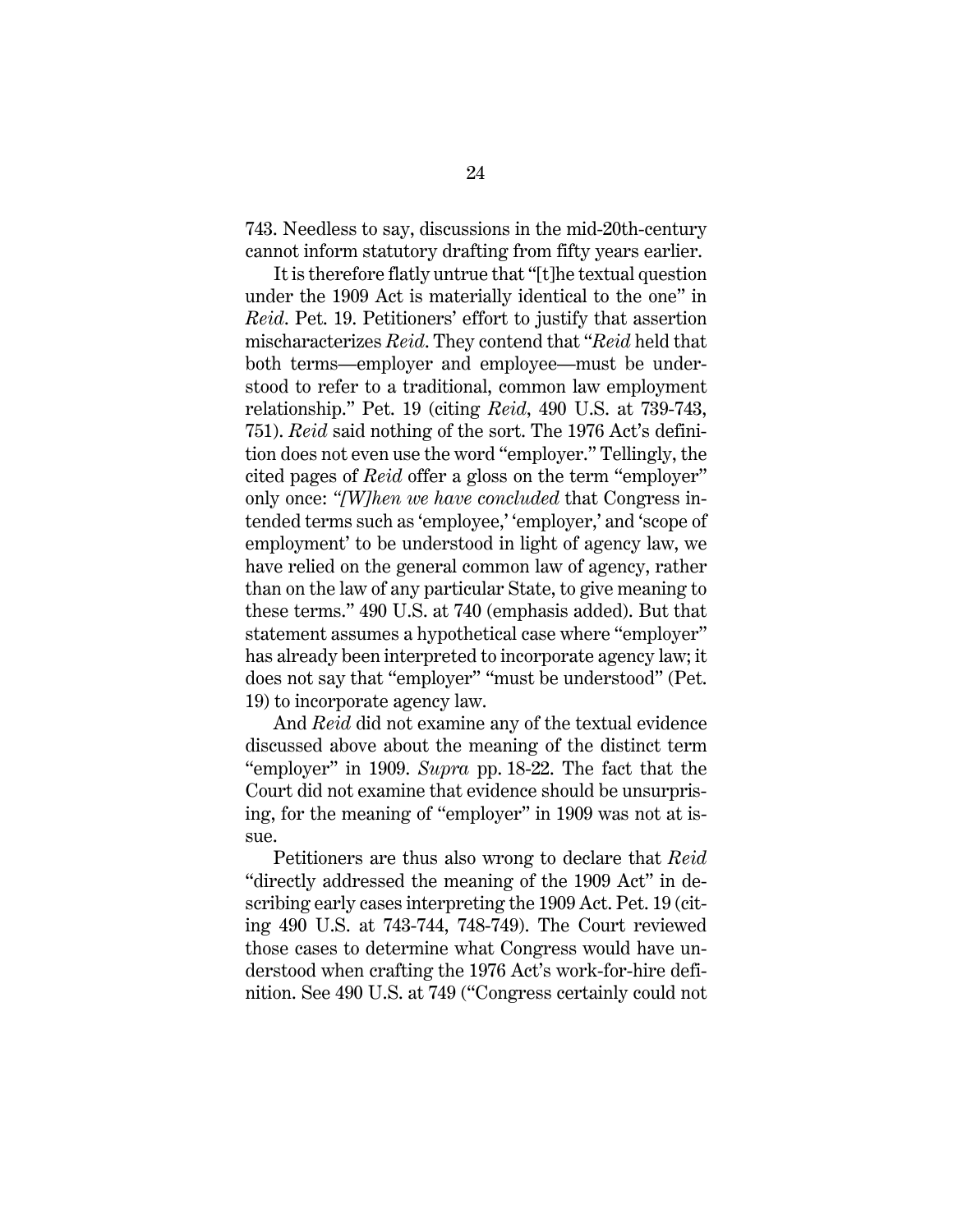have 'jettisoned' a line of cases that had not yet been decided."). But that historical description did not assess what Congress in 1909 thought, which is the question posed by this case.<sup>[5](#page-35-1)</sup>

Nor did the Court evaluate or criticize the instanceand-expense line of cases. It merely found them irrelevant because "the [1976 Act's] text was agreed upon in essentially final form by 1966," before the test took root. 490 U.S. at 749. That "a federal court for the first time applied the work for hire doctrine to commissioned works" only "after the 1965 compromise was forged and adopted" (*ibid.*) does not suggest these decisions are incorrect. As discussed above, there was widespread agreement in the 1900s that the hiring party for a commissioned work could be an "author." Even if some "courts generally presumed that the commissioned party had impliedly agreed to convey the copyright, along with the work itself, to the hiring party" (*id.* at 744), "'work made for hire' probably applie[d] to some commissioned works" as well. Ringer, *supra*, at 142 (citing Varmer). There was simply a "paucity of reported litigation over the ownership of commissioned works" to illuminate the precise contours of the rule. Varmer, *supra*, at 142.

It is thus no surprise that every circuit to apply the 1909 Act after *Reid* has continued to use the instance-andexpense test, and that this Court has repeatedly denied petitions raising this same issue.

C. Petitioners deride the instance-and-expense test as the result of "freewheeling policy analysis" that "had no

<span id="page-35-1"></span><span id="page-35-0"></span> $<sup>5</sup>$  If petitioners are trying to argue (Pet. 22) that the 1976 Act's def-</sup> inition of works for hire controls works created under the 1909 Act, that is plainly wrong. Petitioners also waived the argument by not raising it before the First Circuit. See *Clingman* v. *Beaver*, 544 U.S. 581, 598 (2005) ("We ordinarily do not consider claims neither raised nor decided below.").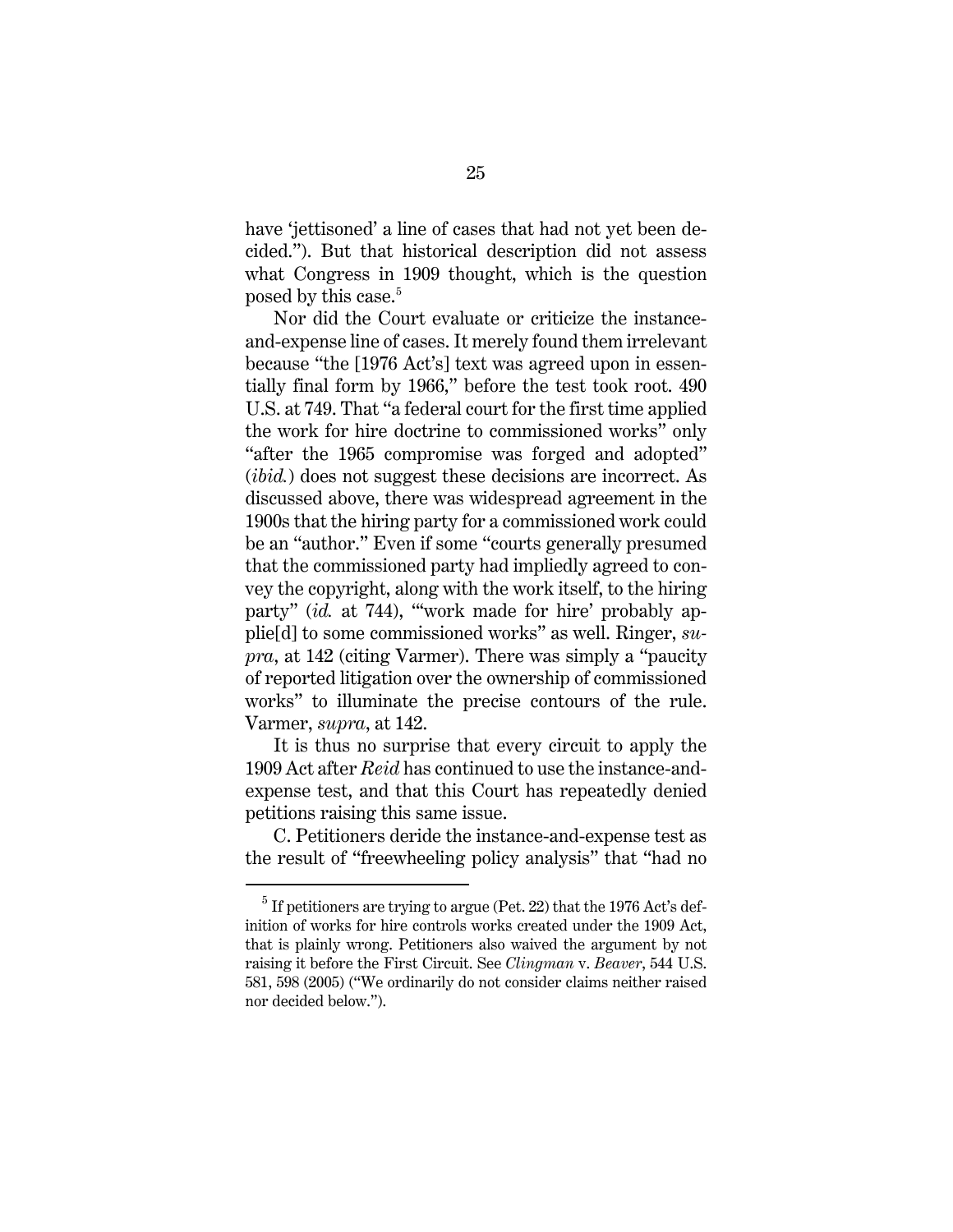basis in the actual statute [courts] were purporting to enforce." Pet. 25. Yet aside from uncritically relying on *Reid*, petitioners engage in hardly any "reasoned legal analysis" themselves. Pet. 24. They do not examine how authorities used the term "employer" in 1909. They do not acknowledge *New Prime* or the difference between "employer" in the 1909 Act and "employee" and "scope of employment" in the 1976 Act.

Petitioners eschew textual analysis to focus on legislative history and what they think was the statute's purpose. They assert that Section 26 of the 1909 Act was designed for publishers of collected works. Pet. 20. That limit plainly has no basis in the statutory text, even though such language was proposed. *Supra* pp. 5-6.

Petitioners also quote legislative history for the proposition that "the 'right belonging to that artist who is employed for the purpose of making a work of art so many hours a day . . . should be very different from the right that is held by the independent artist.'" Pet. 20-21 (quoting Fisk, *supra*, at 65). Petitioners misleadingly truncate that quotation. The "very different" right rested in "the independent artist or man who makes a painting *for art's sake*." Fisk, *supra*, at 65 (emphasis added). Making art "for art's sake" is a far cry from making art at someone else's instance and expense. Cf., *e.g.*, Varmer, *supra*, at 154 (comment of Edward Abbe Niles: "I think it utterly unrealistic to distinguish between writings made on regular salary and on special, compensated order, for the purpose of classifying a work as for hire or not for hire. The writing in either case is for hire in the ordinary sense of the term, since in either case the work is being done on order, for compensation, and to the employer's specifications whether broad or detailed, and the work is intended to become his property.").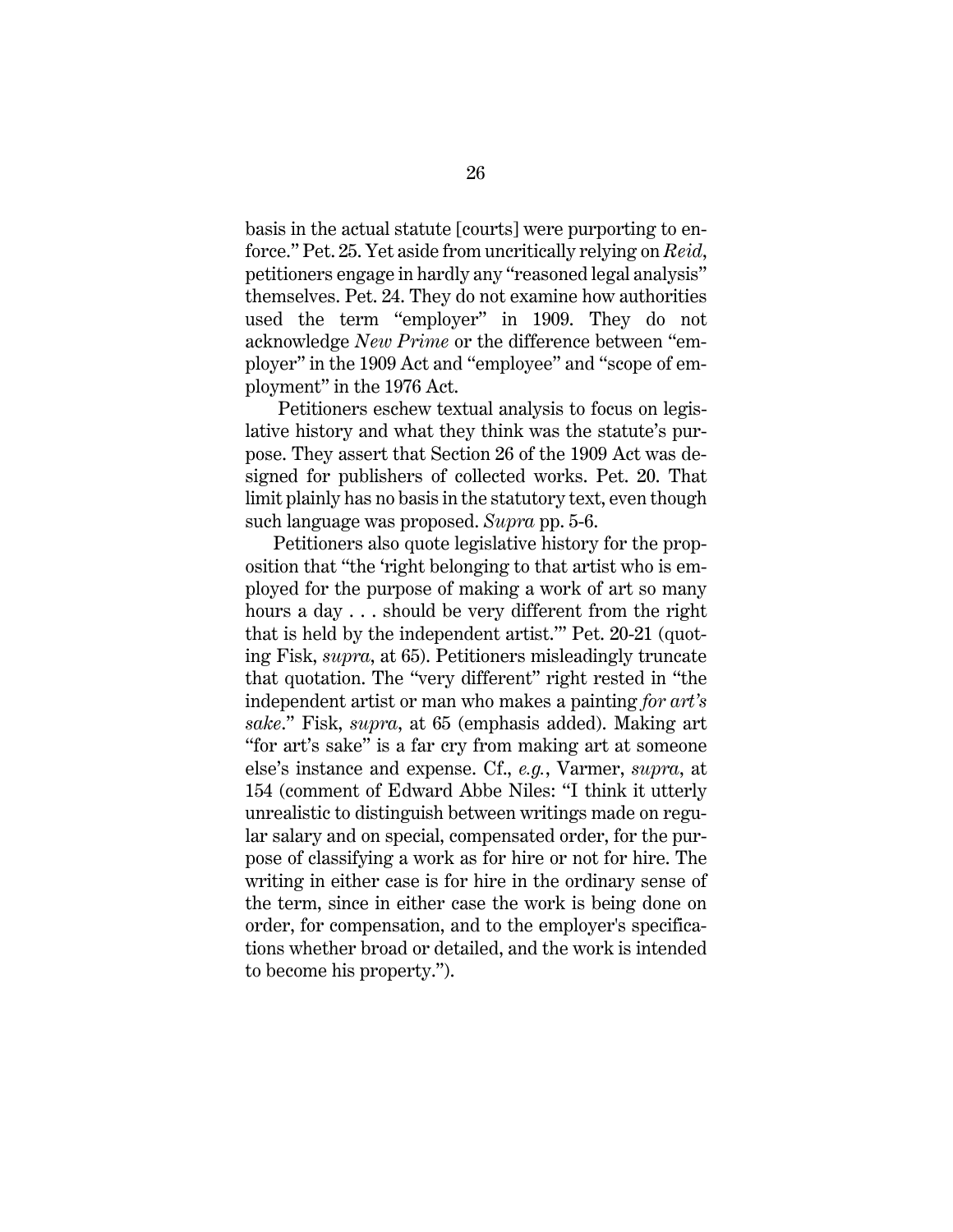Petitioners' "scope of employment" requirement is atextual and ahistorical. It has been properly rejected by the lower courts for decades.

### **III. THE QUESTION PRESENTED IS OF LIMITED AND DIMINISHING IMPORTANCE**

Even apart from the absence of a conflict, the question presented does not warrant review. The ongoing relevance of the work-for-hire doctrine under the 1909 Act is minimal and weakening every year. Each factor petitioners cite to support certiorari is either outdated or exaggerated.

First, the 1909 Act no longer has anything to do with "the development of arts and culture" or "incentivizing artistic expression." Pet. 27. Nobody has created a work under the 1909 Act in 45 years, and nobody ever will again. This issue has zero effect on artistic creation.

<span id="page-37-2"></span>Second, petitioners cite the "'right to import certain goods bearing the copyright.'" Pet. 28 (quoting *Reid*, 490 U.S. at 737 (citing 17 U.S.C. 601(b)(1)). Yet petitioners fail to note that 17 U.S.C. 601 lapsed and has been repealed. Pub. L. No. 111-295, § 4(a), 124 Stat. 3180 (2010). Again, review is pointless.

<span id="page-37-3"></span><span id="page-37-0"></span>Third, the primary right petitioners invoke is the right of an author or his heirs to terminate an assignment under 17 U.S.C. 304. See Pet. 12, 22, 28. Petitioners again gloss over the statutory text. They wrongly imply that termination rights are relevant to any work created under the 1909 Act. Far from it, Section 304 provides a limited window to exercise termination rights, and that window has passed for the majority of works—and is shrinking for the rest.

<span id="page-37-1"></span>Under Section 304(c), an author or his heirs may terminate a transfer or license only during a five-year window "beginning at the end of fifty-six years from the date copyright was originally secured."  $17 \text{ U.S.C. } 304(c)(3)$ .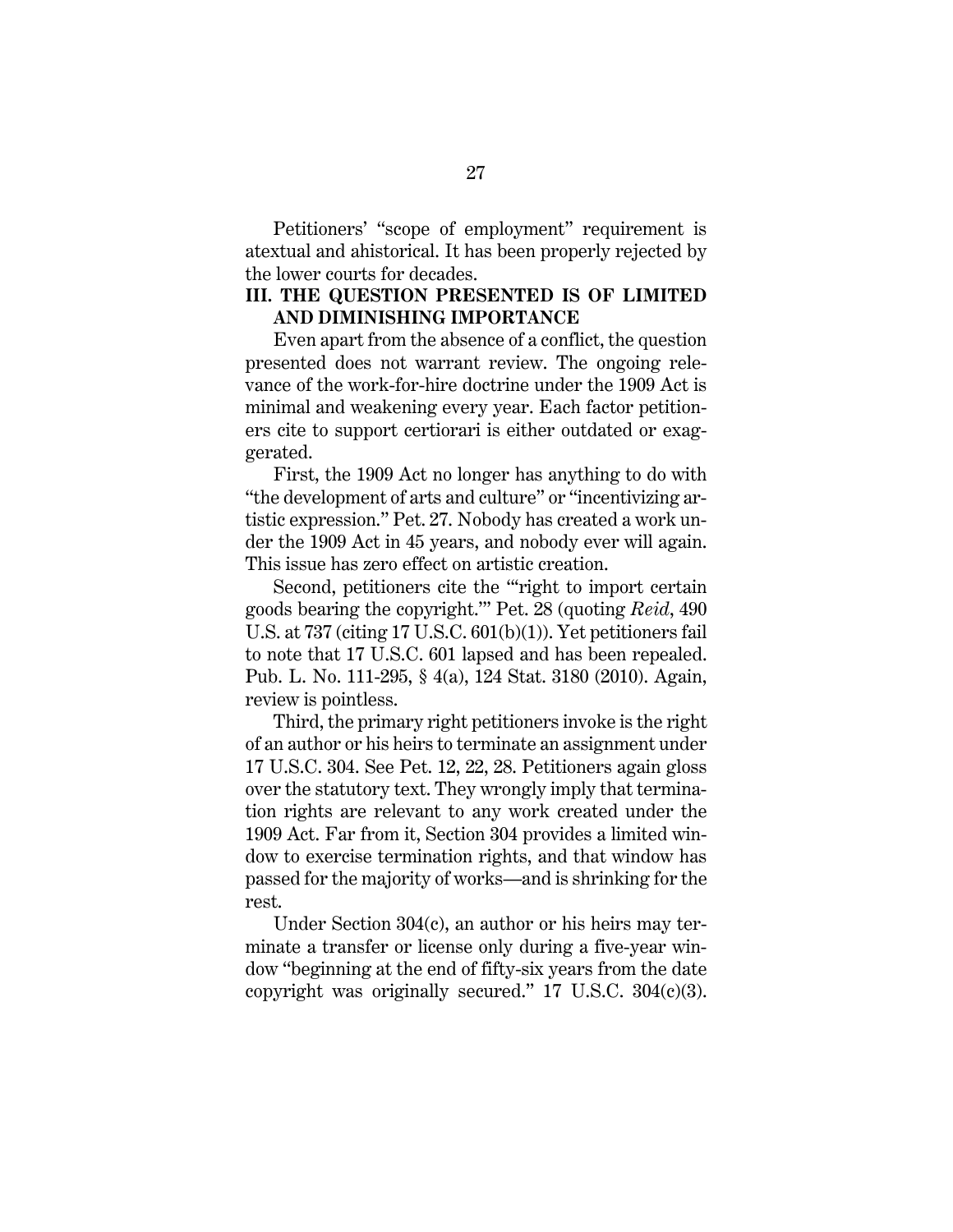<span id="page-38-2"></span><span id="page-38-0"></span>And "advance notice" of termination must be "served not less than two or more than ten years before" that termination date. 17 U.S.C.  $304(c)(4)(A)$ . The upshot is that the opportunity to terminate has expired for every work created before 1963 unless notice already has been served. See U.S. Copyright Office, *Section 304(c)*, https://www.copyright.gov/comp3/docs/termination-table-section304c.pdf (*e.g.*, December 31, 1962 + 56 years +  $5 \text{ years} - 2 \text{ years} = \text{December } 31, 2021$ . And every year that passes means that this right expires for another year's worth of works. What's more, the last day to serve a termination notice for any work governed by the 1909 Act is December 31, 2036. So in 15 years, this issue will become entirely irrelevant.

Section 304(d) would provide a second chance at termination for certain works for which the copyright was secured between January 1, 1923, and October 26, 1939, whose authors or owners failed to exercise their termination rights under Section 304(c). But that provision no longer has effect: The last day to serve notice was in 2017, and the Copyright Office has stopped accepting such notices. U.S. Copyright Office, *Notices of Termination*, https://www.copyright.gov/recordation/termination.html.

<span id="page-38-1"></span>In sum, termination rights no longer have any relevance whatsoever for most works created under the 1909 Act. And for the remaining 15 years' worth of works that are still termination-eligible, most of those works were created after the instance-and-expense test took hold. It is telling that, in the 44 years since the 1976 Act implemented termination rights, there have been fewer than ten reported cases, including this one, in which termination rights under Section 304(c) depended on the 1909 Act's work-for-hire standard. This question is far from "commonplace." Pet. 28.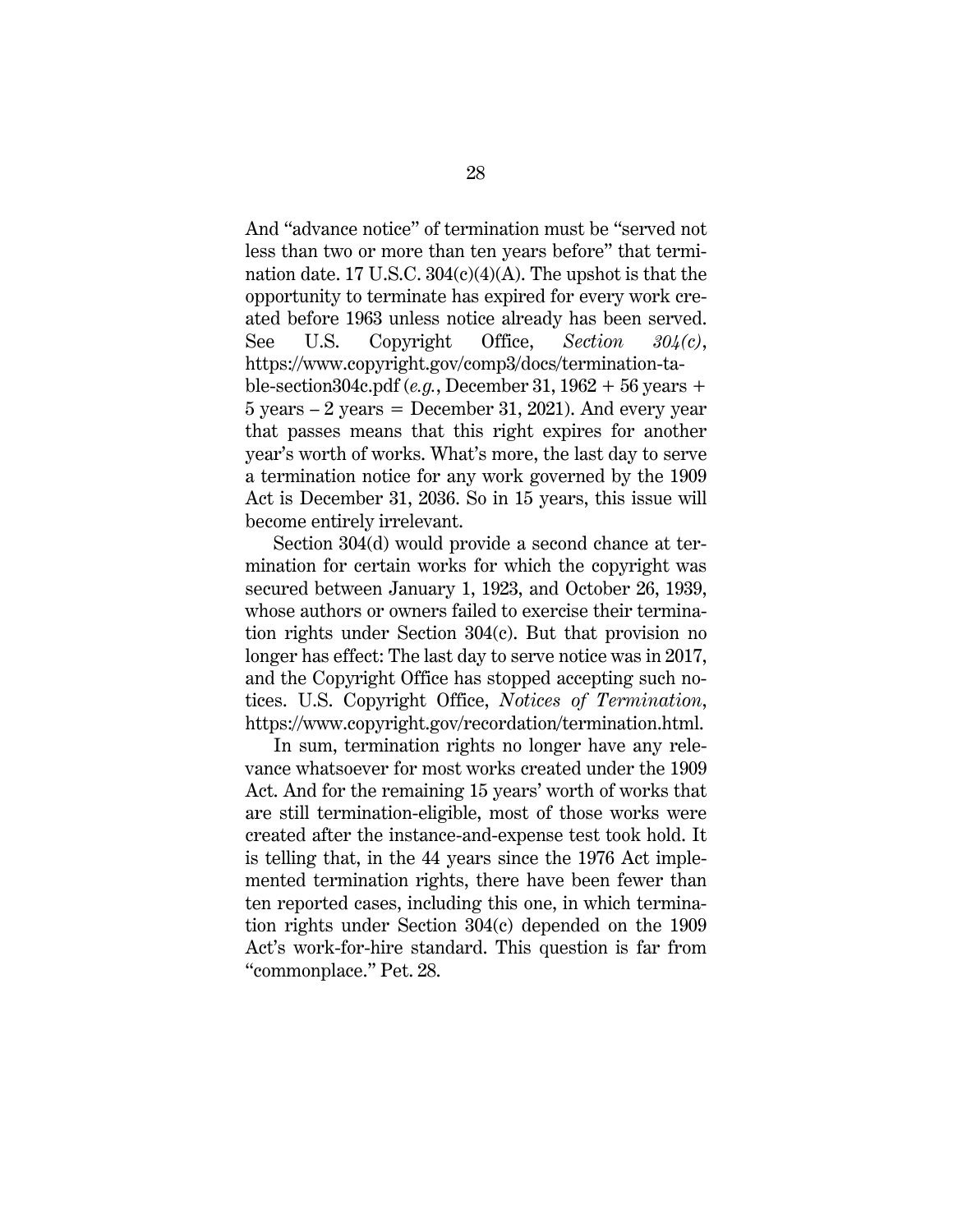Finally, petitioners repeatedly note that the extended renewal terms mean that many works will continue to have protection under the 1909 Act, so the question presented affects their ownership. Petitioners hyperventilate that this issue affects "thousands upon thousands of works." Pet. 4, 12. They cite no authority for that exorbitant estimate, and a simple caselaw search refutes it. $^6$ 

Not only does the question presented arise infrequently, it won't always matter. Both the instance prong and *Reid*'s test focus on the hiring party's right to oversee the work. Compare *Reid*, 490 U.S. at 751 ("the hiring party's right to control the manner and means by which the product is accomplished"), with, *e.g.*, *Marvel*, 726 F.3d at 139 ("[t]he 'right to direct and supervise the manner in which the work is carried out'") (citation omitted).

<span id="page-39-7"></span><span id="page-39-6"></span><span id="page-39-5"></span><span id="page-39-4"></span><span id="page-39-2"></span><span id="page-39-1"></span><span id="page-39-0"></span>To that end, courts regularly find the instance-and-expense test unsatisfied. *E.g.*, *Forward*, 985 F.2d at 606; *Stern* v. *Lavender*, 319 F. Supp. 3d 650, 673-676 (S.D.N.Y. 2018); *Sid Bernstein Presents, LLC* v. *Apple Corps Ltd.*, No. 16-Civ.-7084(GBD), 2017 WL 4640149, at \*7-\*8 (S.D.N.Y. July 26, 2017); *TufAmerica, Inc.* v. *Codigo Music LLC*, 162 F. Supp. 3d 295, 318 n.29 (S.D.N.Y. 2016); *Brumley* v. *Albert E. Brumley & Sons, Inc.*, 822 F.3d 926, 930 (6th Cir. 2016) (noting jury's finding); *Siegel* v. *Time Warner Inc.*, 496 F. Supp. 2d 1111, 1138-1142 (C.D. Cal. 2007); *Piche* v. *Warner Bros., Inc.*, No. CV-06-963 FMC (Ex), 2006 WL 8449116, at \*3 (C.D. Cal. May 16, 2006); cf. *Marvel*, 726 F.3d at 140 n.9 (denying that the test creates an "'almost irrebuttable presumption'") (citation omitted).

<span id="page-39-8"></span><span id="page-39-3"></span> $6$  For instance, in Westlaw's database for federal district court opinions, there are just 56 results for: "(copyright  $p($  1909)  $\&$  (workfor-hire or work-made-for-hire) & ((instance or insistence) /s expense)." And that search catches cases in which the doctrine will not actually be at issue.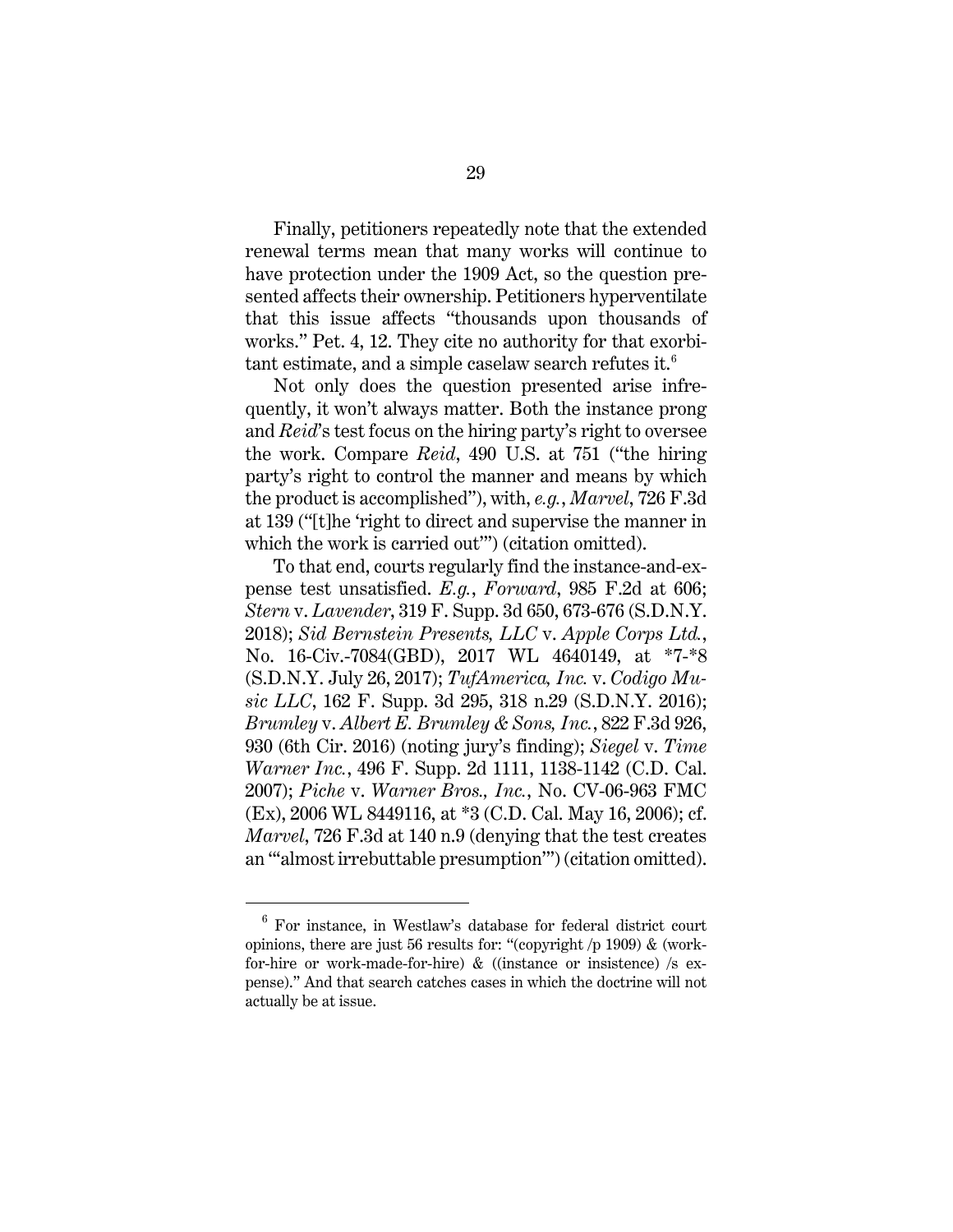So adopting petitioners' narrower test would not change those decisions.

The issue has therefore become only less important since the last time the Court denied review. It does not warrant review now either.

### **IV. SIGNIFICANT RELIANCE INTERESTS MILI-TATE AGAINST DISTURBING SETTLED LAW**

<span id="page-40-0"></span>Even if petitioners had successfully mustered some reason to take the case—an actual conflict, some recurring question of legal or practical significance (see S. Ct. Rule 10)—denial would still be the right result. Petitioners ask this Court to upset decades of settled precedent. It is undisputed that courts around the country—including the two most important circuits (the Second and Ninth Circuits), in petitioners' own telling—have applied the instance-and-expense test since the 1960s. And this Court has several times denied other petitioners' attempts to overrule that test.

So for all this time, parties have bargained with "the expansive bundle of rights granted through copyright ownership" (Pet. 28) under the expectation that the instance-and-expense test would determine such ownership. Petitioners offer no persuasive reason why the Court should impose a new test and suddenly throw ownership into doubt, potentially depriving parties of the deals they have struck. Those reliance interests should be respected. Notably, those interests are even stronger for works with the longest remaining copyright durations. The parties involved with those works—created after the instance-andexpense test took hold in the 1960s—had even less reason to think an employer/employee relationship was required. Weighing these kinds of concerns is a task for Congress. The Court should deny yet another request for it to throw so many transactions into disarray.